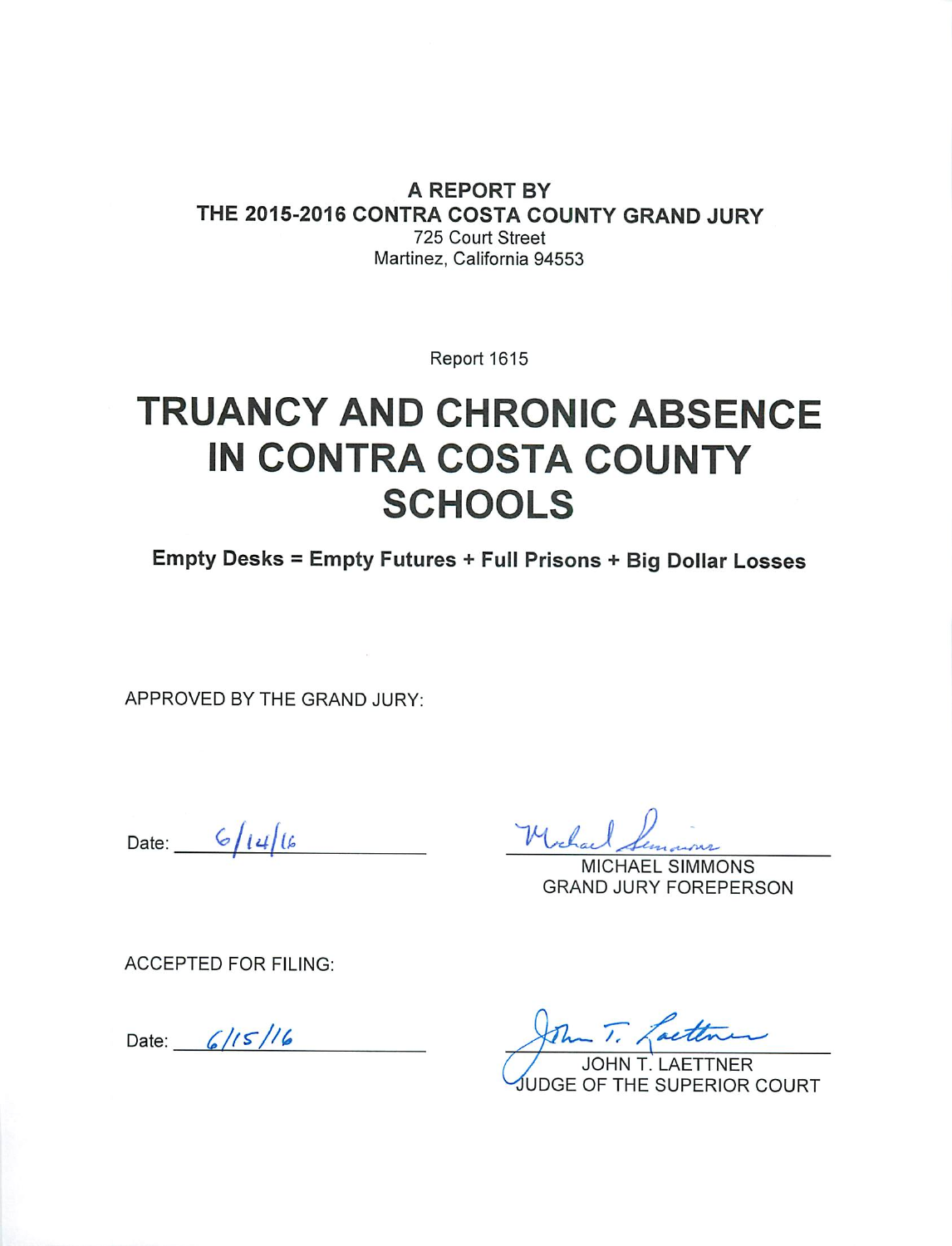Contact: Michael Simmons Foreperson 925-957-5638

Contra Costa County Grand Jury Report 1615

### **Truancy and Chronic Absence in Contra Costa County Schools**

**Empty Desks = Empty Futures + Full Prisons + Big Dollar Losses**

**TO: Contra Costa County Office of Education; District School Boards for Acalanes Union High, Antioch Unified, Brentwood Union, Byron Union, Canyon, John Swett Unified, Knightsen Elementary, Lafayette, Liberty Union High, Martinez Unified, Moraga, Mt. Diablo Unified, Oakley Union Elementary, Orinda Union, Pittsburg Unified, San Ramon Valley Unified, Walnut Creek, and West Contra Costa Unified; City Councils of Antioch, Brentwood, Clayton, Concord, Danville, El Cerrito, Hercules, Lafayette, Martinez, Moraga, Oakley, Orinda, Pinole, Pleasant Hill, Pittsburg, Richmond, San Pablo, San Ramon, Walnut Creek**

## **SUMMARY**

Every school day, thousands of students across Contra Costa County (County) are absent from school. Based on truancy rates in the 2014-2015 school year, the public schools in Contra Costa County were ranked among the worst, 46<sup>th</sup> of 58 California counties. Out of 180,000 students in the County, 10,000 of them had at least three unexcused absences during the school year—the definition of "truancy". Those who were "chronically absent"—that is, absent for any reason 10 percent or more of the school year, were an even larger number.

Elementary schools in the County also ranked last out of nine local counties in the truancy rate, with a truancy rate of 28.6 percent. This bodes poorly for our future correction of the problem as most of these elementary truants develop poor attendance habits for the rest of their school lives.

These empty school desks have deep social and fiscal impacts on Contra Costa County. For example, 83 percent of chronically absent students in kindergarten and  $1<sup>st</sup>$  grade are unable to read at grade level by  $3<sup>rd</sup>$  grade, and are four times more likely to drop out before high school graduation. Furthermore, 80 percent of the young adults in the justice system were truant or chronically absent students. Their detention in the legal system now costs the County millions of dollars.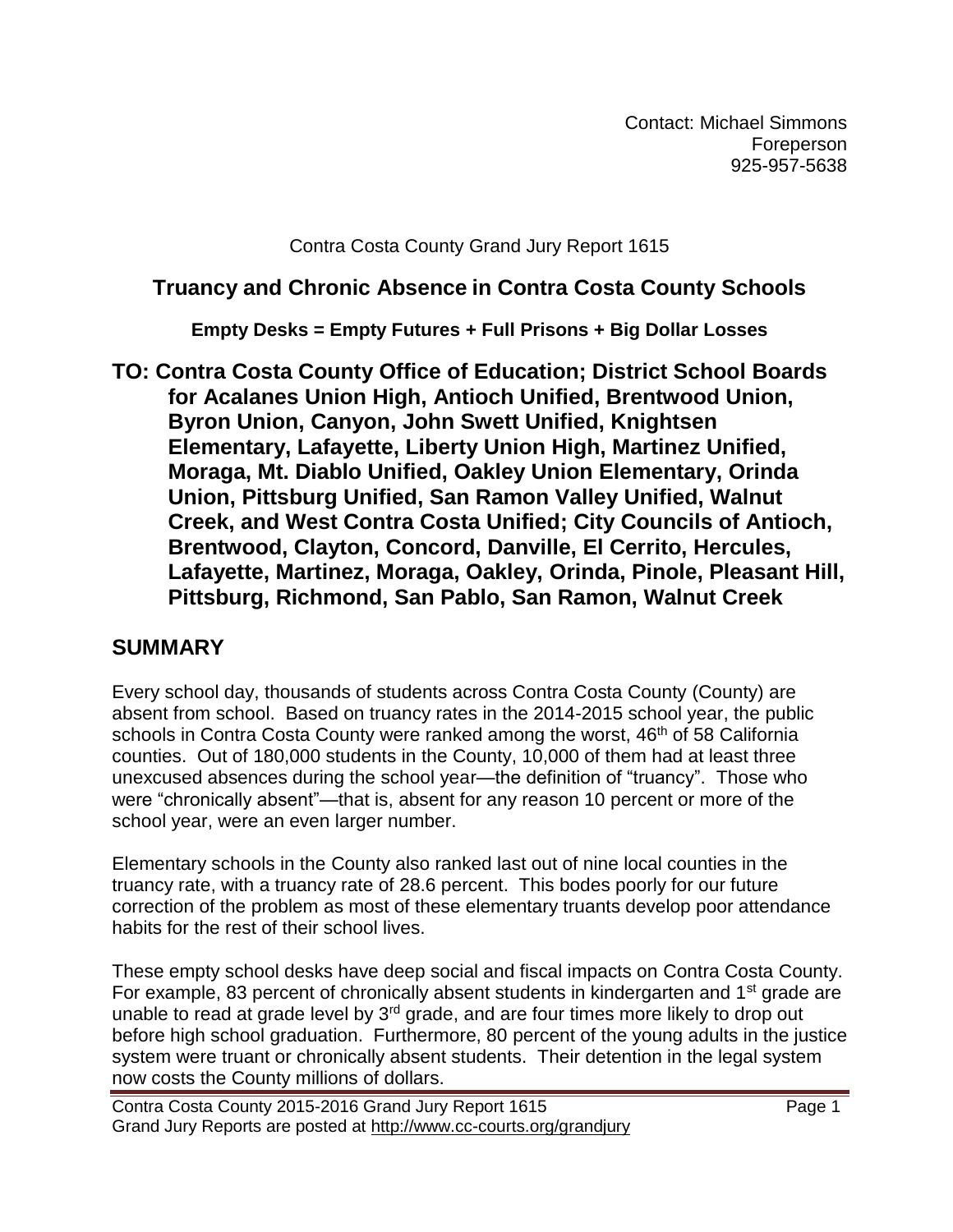Additionally, chronic absenteeism causes a severe loss of funding to the schools. The State reimburses schools based on a formula heavily weighted to the attendance of each student. The County lost over \$36 million in school funding in the 2014-2015 school year due to students absent from school. This funding loss not only affects those students who are absent, but also reduces funding for the rest of the students, and deprives the County of needed money for deserving school programs.

Students missing from school not only miss gaining an education, they also miss learning important life/work skills. Chronic absence from school has links to other negative consequences for the County, including increased daytime crime, unemployment, higher prison populations, and increased social service costs that drain County resources. Young people lacking a high school diploma face much higher odds of life as a County dependent rather than as a positive contributor to the community.

This report discusses the fundamental reasons for truancy and chronic absenteeism from school. We outline current anti-truancy programs and what needs to be done in the future to better address the problem.

Simply put, the missing student is both the problem and the answer. Solve why the student is absent and find the means and resources to help them stay in school. Increased student attendance means more funding to the district so any modest improvement pays the district back with increased revenue and student achievement.

In short, this report emphasizes the need to invest in our children now and help give them a future, or pay for it later with lower graduation rates, higher prison populations, and social service costs to last a lifetime. If we fail these students, we also fail ourselves.

## **METHODOLOGY**

The Grand Jury conducted an eight-month investigation, consisting of interviews, individual school district surveys, and research.

Those interviewed included the following:

- County School officials;
- School District administrators;
- Law enforcement officials:
- Local family counseling agencies who assist students with attendance issues
- Nationwide Non-Government Organizations (NGOs) that work on attendance initiatives and grant funding;
- Local NGOs, who are in partnership with the County to improve attendance rates in our schools and provide educational programs for struggling students;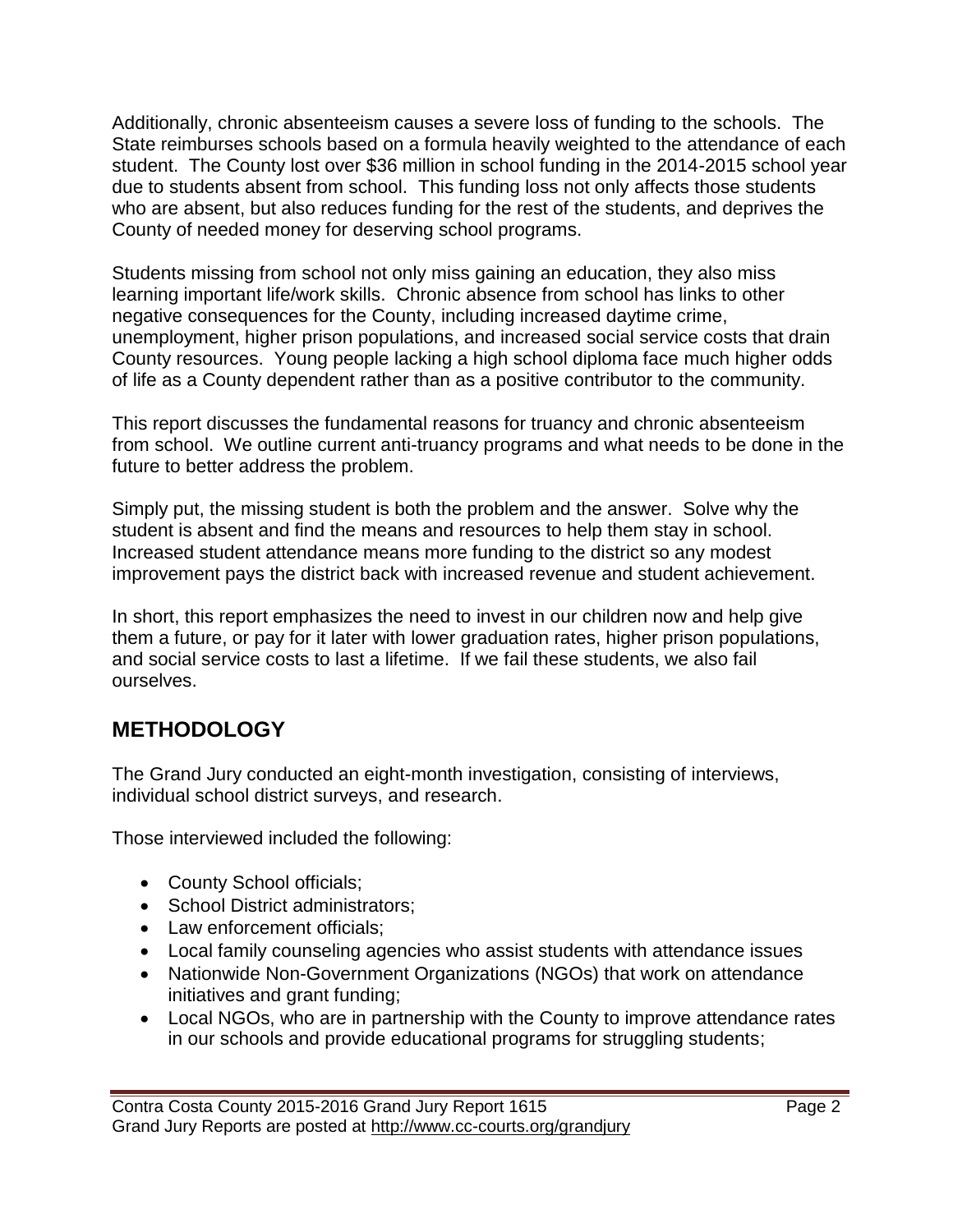Research materials included the following:

- California Attorney General's 2013, 2014 & 2015 Report on California's Elementary School Truancy & Absenteeism Crisis – "In School + On Track 2015"
- California Department of Education (CDE) data
- Review of current attendance programs and successful attendance tracking tools
- Past Grand Jury reports from other counties
- "Truancy and Schools" by Ken Reid
- 1999 KidsData.com (a national resource for information and statistics about kids in the County)
- Program materials from "Attendance Works", a nationwide initiative to promote best practices for increasing school attendance

The Grand Jury also attended truancy and parent court proceedings.

# **BACKGROUND**

Nationwide studies show that as many as 7.5 million students are chronically absent from school each year. In California, one in five elementary school students are truant based on data from the California Department of Education. Furthermore, a report published by the California State Attorney General, Kamala Harris, *In School + On Track 2015,* estimates that statewide, 8 percent of elementary school students are chronically absent.

There is an important difference between "truancy," which is an unexcused absence covering more than three days in a school year, and "chronically absent," which means any absence, whatever the reason, that covers more than 10 percent of the school year, or roughly two days a month. Students who are chronically absent from school endanger their futures and sow seeds of future costs and problems for the County.

Time away from the classroom hurts a student's chances to succeed in life. Students who miss school may face lifelong economic consequences. Studies show that chronically absent students feed the school to prison pipeline. Over 80 percent of prison inmates were truant or chronically absent when they were students.

While success in school is dependent upon many factors, being present every day is critical, particularly for low-income students and minority students, who face a variety of educational barriers. Truancy and chronic absences is a distinct predictor of low student achievement and high school dropout rates.

Important warning signs can be seen as early as pre-K and kindergarten-age children who show a pattern of chronic absences. Studies show that this pattern predicts poor attendance and academic performance in later grades. Over 80 percent of chronically absent students in kindergarten and 1st grade are unable to read at grade level by the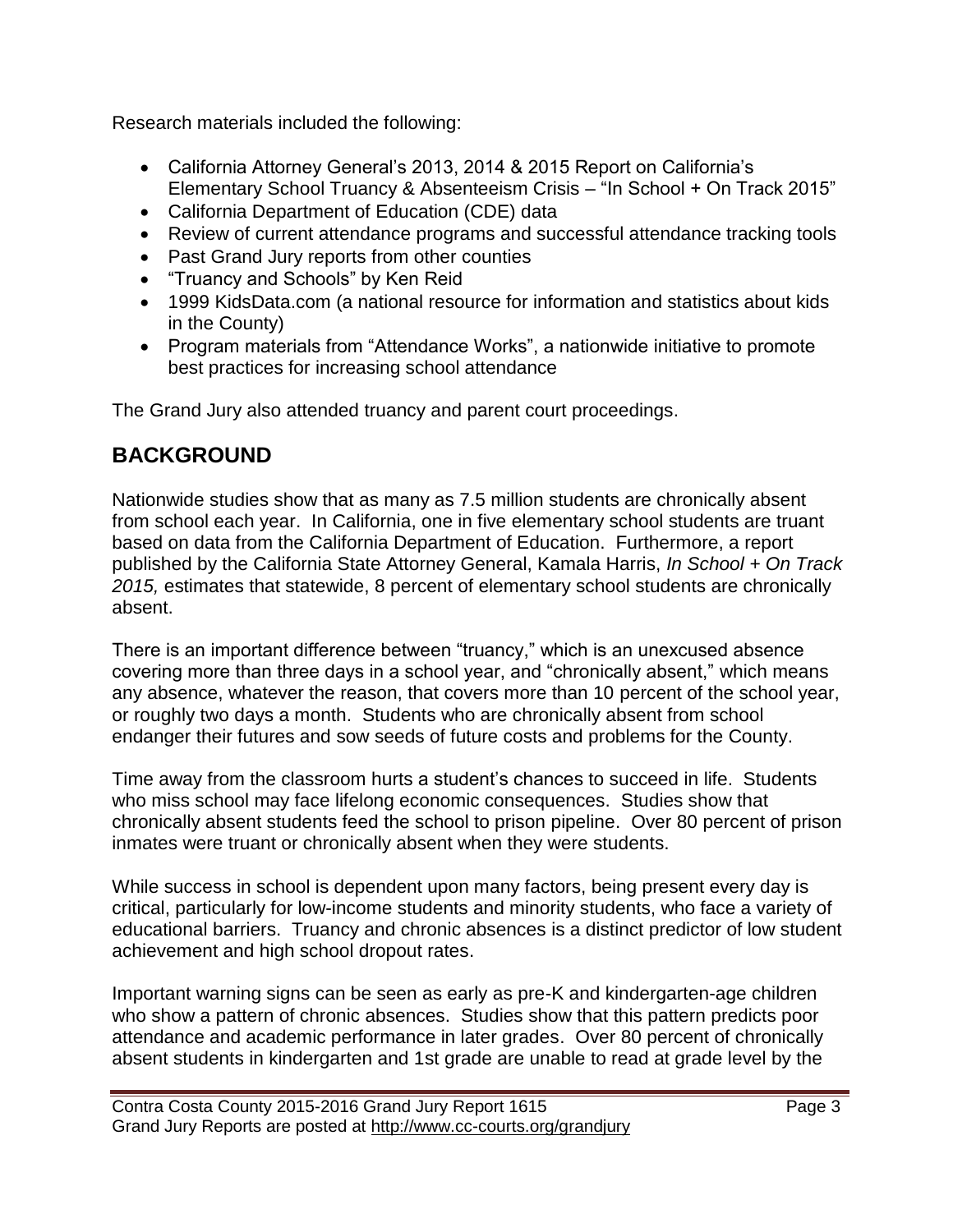3rd grade and are four times more likely to drop out than children who can read at grade level. By 6th grade, chronic absence is a leading indicator that a student will drop out of high school. By 9th grade, chronic absence is even a better predictor of dropout rates than 8th grade test scores.

Consequently, keeping children in school and learning at the earliest grade levels is key to creating good attendance habits and keeping students on pace with their classmates. Yet, many elementary students miss valuable learning time due to chronic absenteeism, and develop a damaging pattern that continues through later years.

## **DISCUSSION**

The County school system consists of 18 school districts located from Richmond to San Ramon to Byron. Including, special education, charter schools, and continuation schools, there are approximately 180,000 students from kindergarten to  $12<sup>th</sup>$  grade. Each year approximately 60,000 of these students are chronically absent and/or truant.

The County's school districts have a diverse economic and ethnic makeup. This diversity is reflected in truancy and student absentee rates. For example, the Richmond School District has the lowest per capita income levels in the County and the lowest attendance rate: approximately 62 percent. On the other hand, the San Ramon Valley School District has one of the highest per capita incomes and the highest attendance rate at 97 percent.

Not surprisingly, the State has given special financial assistance to low-income districts through the "Local Control Funding Formula" (LCFF) program. Most funds for school operations are no longer supplied from local property and sale taxes. Instead, the State funds education district-by-district using a system of identifying and funding triggers with a base funding level. There are funding boosts if the students live in a low-income school district or in a district with high numbers of English as second language (ESL) learners versus a more affluent district with relatively few ESL students. A key part of the funding formula for all districts, however, is average daily attendance (ADA) that must be tracked and reported to the State.

Given how schools are funded, financial loss to a school from chronic student absences can be severe. The cost of running a school is fixed. Teachers, administrators, janitors, maintenance workers, bus drivers must be paid regardless of the number of students that show up. Other fixed costs include building utilities and maintenance. Consequently, for both educational and fiscal reasons school administrators say, "Our goal is to make sure every student is in class and getting the education they deserve."

#### Weaknesses in the Current System for Improving Student Attendance

Despite the importance of tracking and promoting higher school attendance, complete and accurate data about schools' rates of chronic absenteeism does not exist. In the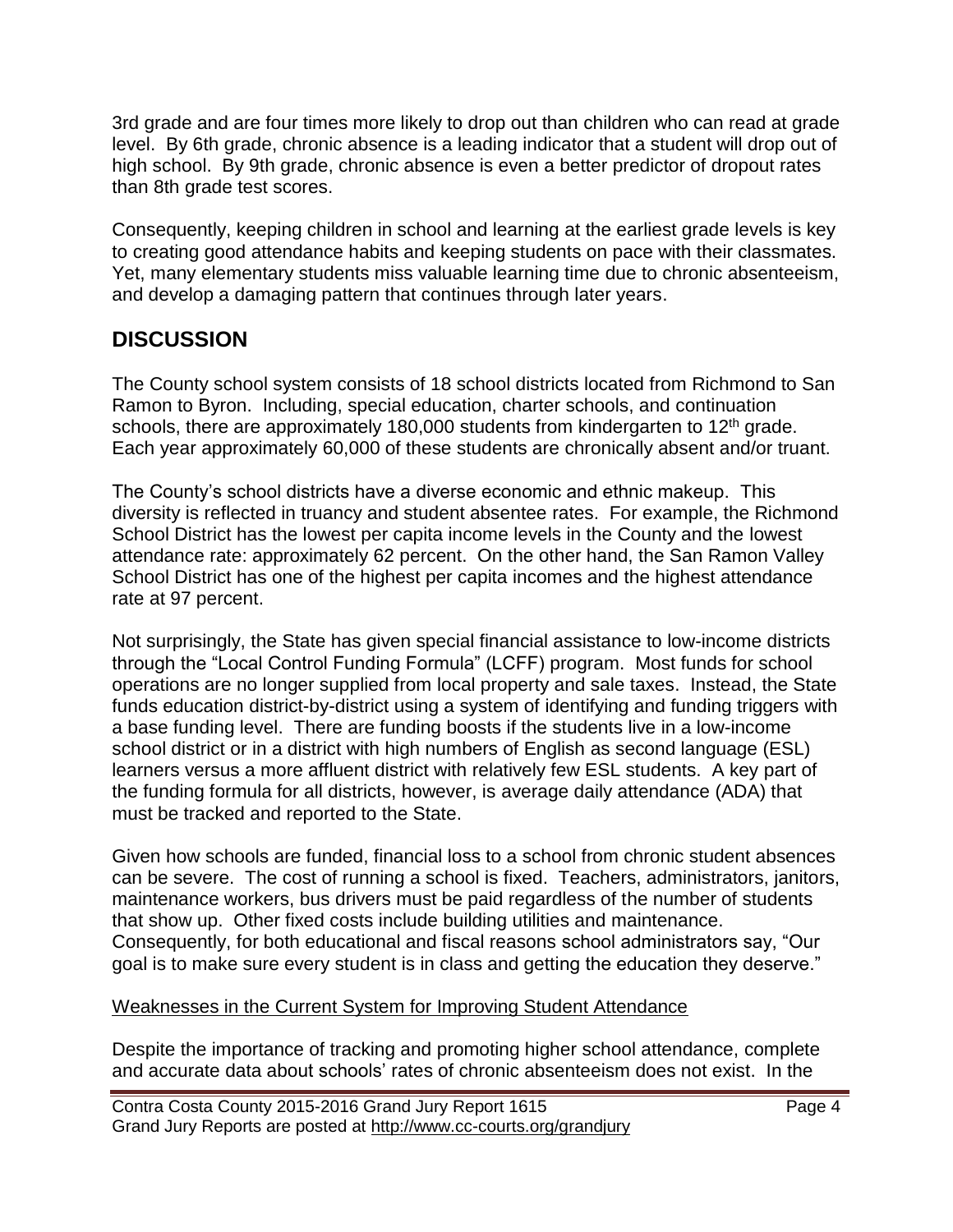absence of this information, other indicators, including truancy rates (which are reported), are used as proxies for the chronically absent rates. The focus of this report is "chronically absent" students who are missing more than 10 percent of the school year. Various studies show that in the County, similar to the state and nation, the students who are chronically absent from school are those most likely to fail to graduate, to enter the welfare rolls, or to wind up in prison. High "chronically absent" rates also have a severe financial impact on the County and its school districts. In 2015, Contra Costa County school districts lost an aggregate \$36,029,637 of State ADA funding solely because of the number of students absent from class.

Comparative data on truancy rates also reveal a disturbing picture for the County. The truancy rate for the County's students exceeds the statewide truancy average and the average for nearby Alameda County. In fact, Contra Costa County ranked one of the worst, 46 out of 58 total counties in the State for their truancy rate in the 2014-2015 school year.

| Truancy Rates 2014-2015 School Year | Percent of student<br>population |
|-------------------------------------|----------------------------------|
| California                          | 31.1                             |
| <b>Alameda County</b>               | 27.0                             |
| <b>Contra Costa County</b>          | 38.9                             |

There are many causes for truancy and chronic absences. Diverse and complex reasons make it difficult to create a one size fits all solution. Each student has a unique history and some need very personalized support or incentives to improve their attendance patterns. The most effective programs are those that take an early intervention and holistic approach that includes careful evaluation of each individual student, including his or her family circumstances, ethnic background, English language skills, physical or mental challenges and individual aptitude levels.

Personalized student programs of this kind and the needed support to facilitate them cost money and require passionate individuals who make attendance their priority. Personalized programs show the most promise of yielding results that can put a student on a better path to success in school, thereby lessening the probability that the student will one day become a future burden on the community.

However, implementing and maintaining successful programs to improve attendance is not easy. As one administrator put it, "there are so many tasks required of our teachers each day already" and another explained, "For decades a student's attendance was taken*,* not tracked and evaluated." In general, schools are dealing with many issues. Focusing on daily attendance patterns, prevention and awareness often competes with other priorities for funding and attention by school administrators. Such competing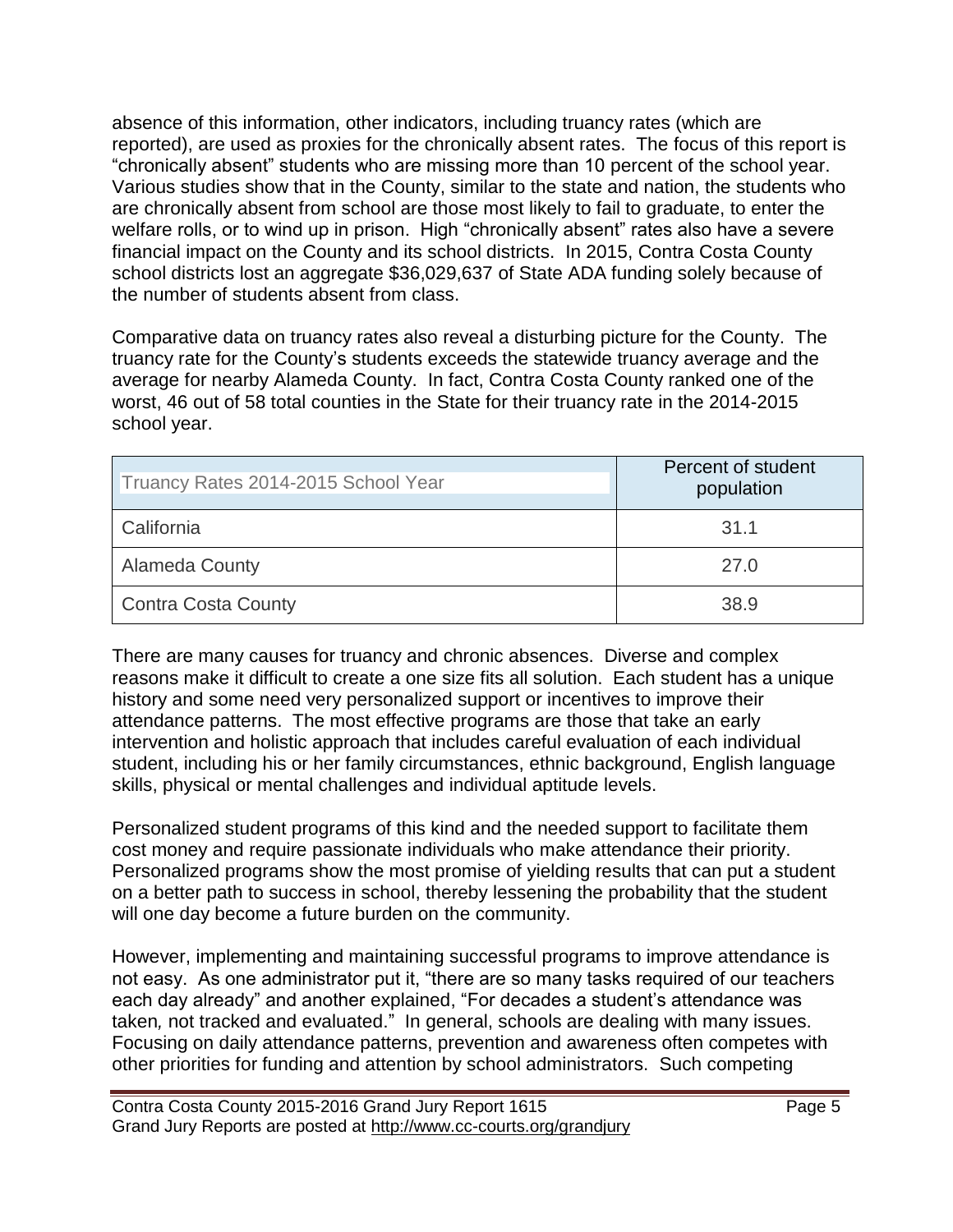priorities and limited resources are the biggest challenges to overcome in programs to improve student attendance rates.

#### Information Gaps Exist

While individual school districts in the County collect some data on chronically absent students, the districts are not required to report this data to a central office in a consistent format. That means the collected data is not aggregated and shared countywide. California is one of only four states in the nation that does not have a statewide attendance tracking system.

With the passage of the Local Control and Accountability Plan (LCAP), California Education Code section 15497, in 2013, each school district is now required to develop a goal-oriented local plan to improve district schools in eight priority areas, one of which is to promote student engagement to improve attendance rates. The plans are to be developed by teachers, parents, and others in the community. Although the introduction of the LCAP requirements appears to have led to some modest attendance improvements in the County, gaps still exist in the processes and infrastructure used by the school districts to improve student attendance rates. One of the key gaps is a lack of centralized and detailed data collection on chronic absence rates.

Without good data to reveal the depth of the problem, other key data indicators must be used to get a better understanding of the chronic absence problem. Each of these indicators has been linked, either positively or negatively, to chronic absence rates. These indicators are the following:

- High school graduation rates;
- Economically disadvantaged**/**advantaged locations;
- Students' academic achievement at grade level;
- Truancy and parent court statistics; and
- Existing programs- impact and success rates of improving attendance.

High school graduation is the benchmark, not only for an individual's future prosperity, but also for the prosperity of a county. In the County over 8 percent of  $12<sup>th</sup>$  graders did not graduate last year. Data is not currently available to know how many of those nongraduates were chronically absent or truant. However, the law now requires school districts to collect and report this data.

#### Economically Disadvantaged Students

In certain school districts within the County, there are a significant number of families and students who struggle financially and are considered economically disadvantaged. The available data suggest that economically disadvantaged students are more likely to struggle with attendance since they face more challenges in getting their basic needs met. These students are at greater risk of being absent and not reading at their grade level in the early years.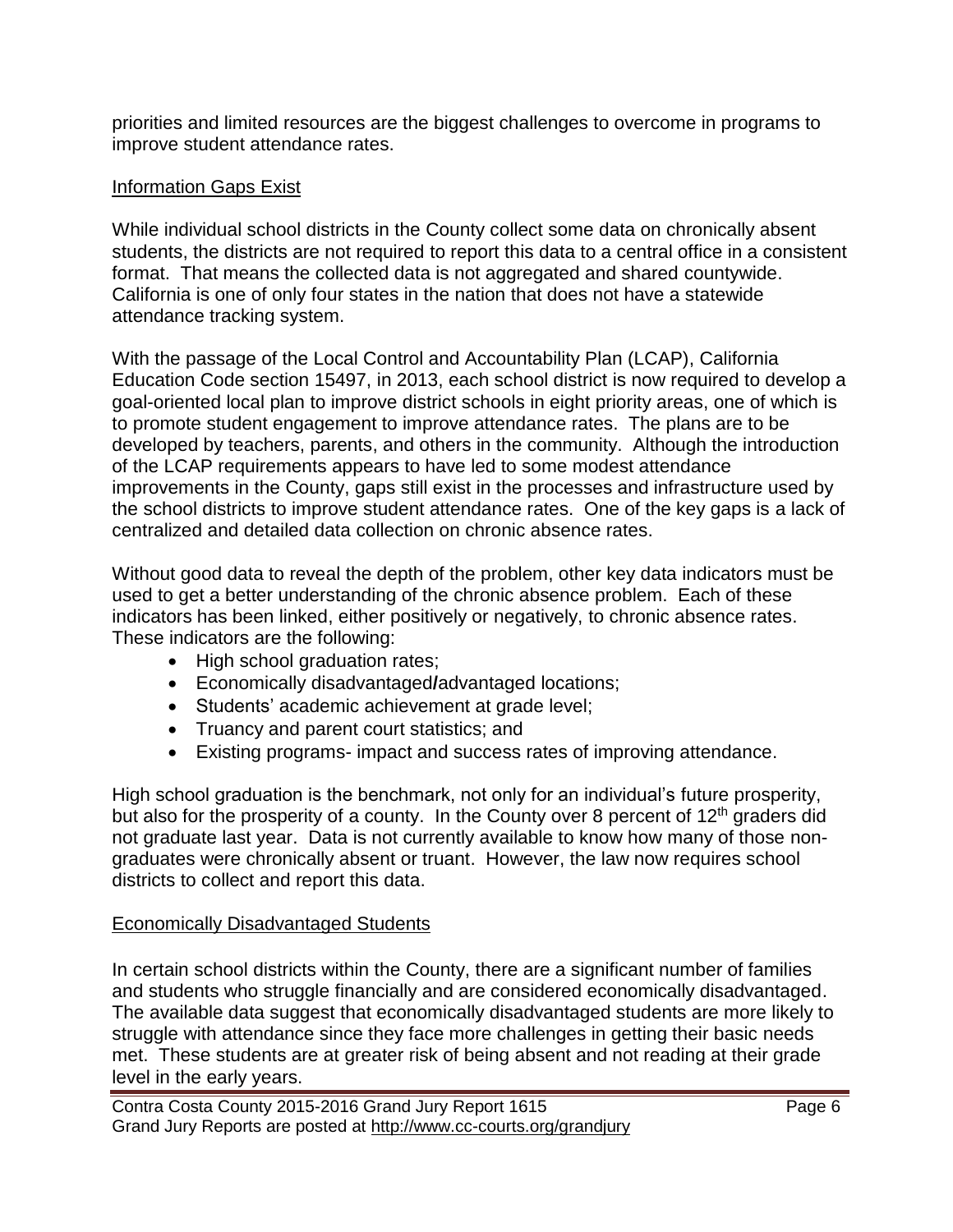The bar graph below shows that 73 percent of the economically disadvantaged students in the County are below the standard achievement rank for their grade level in English and Language Arts and are at risk for becoming dropouts. On the other hand, only 31 percent of the County's *non-economically disadvantaged* youth fail to meet the standard. In fact, the County's non-economically disadvantaged youth exceeded the state average for their peers in these same proficiency tests.



Chronic absences among economically- disadvantaged students are of particular concern because the patterns show they are likely to be struggling academically compared to their peers.

To address problems affecting students in economically disadvantaged districts, the State is now requiring school districts to report designated at-risk-student groups along with their ADA (Average Daily Attendance) reports. The State provides additional funding to districts based on the percentage of disadvantaged students who fall into the specified subgroups. Districts may use such additional funds for additional teachers, health programs, counseling, campus security, resource officers, and even meal assistance. This additional funding is provided through LCFF. More funding, of course, does not alone assure a solution to the chronic absence problem in the economically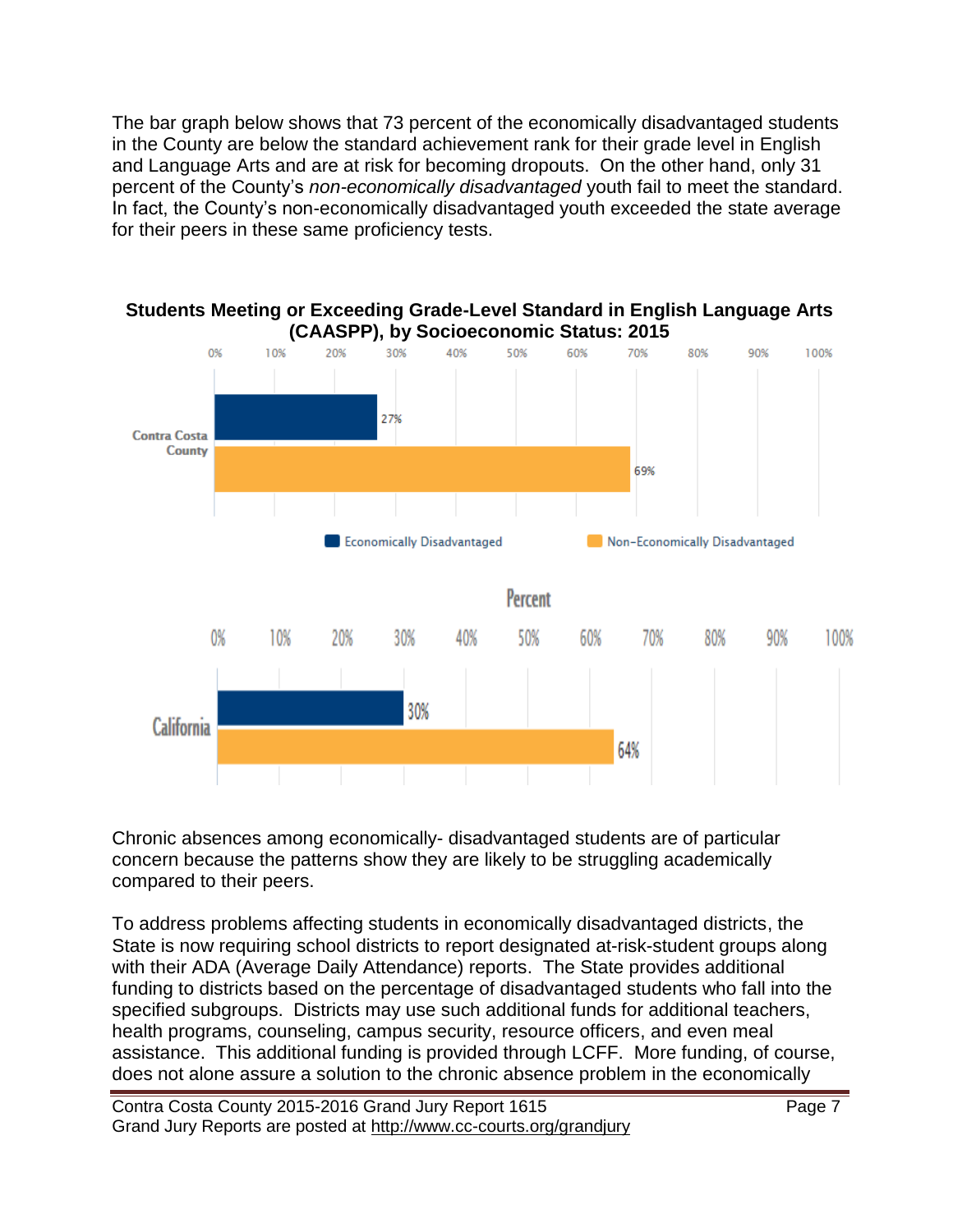disadvantaged districts. The key to improving the matter is applying such funds to the needs of each district. For example:

- 1. The school district may need to address real and urgent social issue in a child's life, such as family abuse or neglect.
- 2. The student may have an urgent need for food and shelter.
- 3. The student may have medical or other health issues that need attention.
- 4. The student may need bus passes if the family has no transportation options readily available.
- 5. The student may need counseling or other special services.

Child Services is called in severe cases. At times, the chronic absence of a student is the only sign that something is wrong in the student's home, although there are many more underlying problems.

Even with additional funding under the LCFF formula, the economically disadvantaged districts have distinct challenges. The chronically absent rates in these districts are still higher than in the more affluent districts like San Ramon Valley and Orinda Union that receive little to no special LCFF revenues. The data suggest that family and demographic factors play a larger role than simply school funding in contributing to student absentee rates.

All of this underscores the importance of setting the right priorities for funding programs to improve school attendance. The key to any program's success is focus and effectiveness. To help get a student back on track and to "beat the odds" arising from chronic absence from school will depend heavily on tailoring programs that address the particular needs of the student--whether the barrier is family problems, financial barriers, psychological issues or language challenges.

#### Inconsistencies among School Districts' Attendance Programs

The County's school districts do not have compatible systems to track student attendance nor do they have a common protocol to analyze the attendance of each student. Thus, it is difficult for County education leaders to identify those students who are chronically absent. Without such information, education leaders have difficulty pinpointing students who need assistance.

The problem is not unique to Contra Costa County. There is no standard attendance tracking system for the County or the State. Instead, each district has an independent tracking system for the students in their districts. This attendance information is only shared if requested, at which time it is uploaded or, in some cases, hand entered into another system.

The lack of standard tracking tools has particular impact on foster youth and homeless students since they are more transient and harder to track. School districts such as Mt.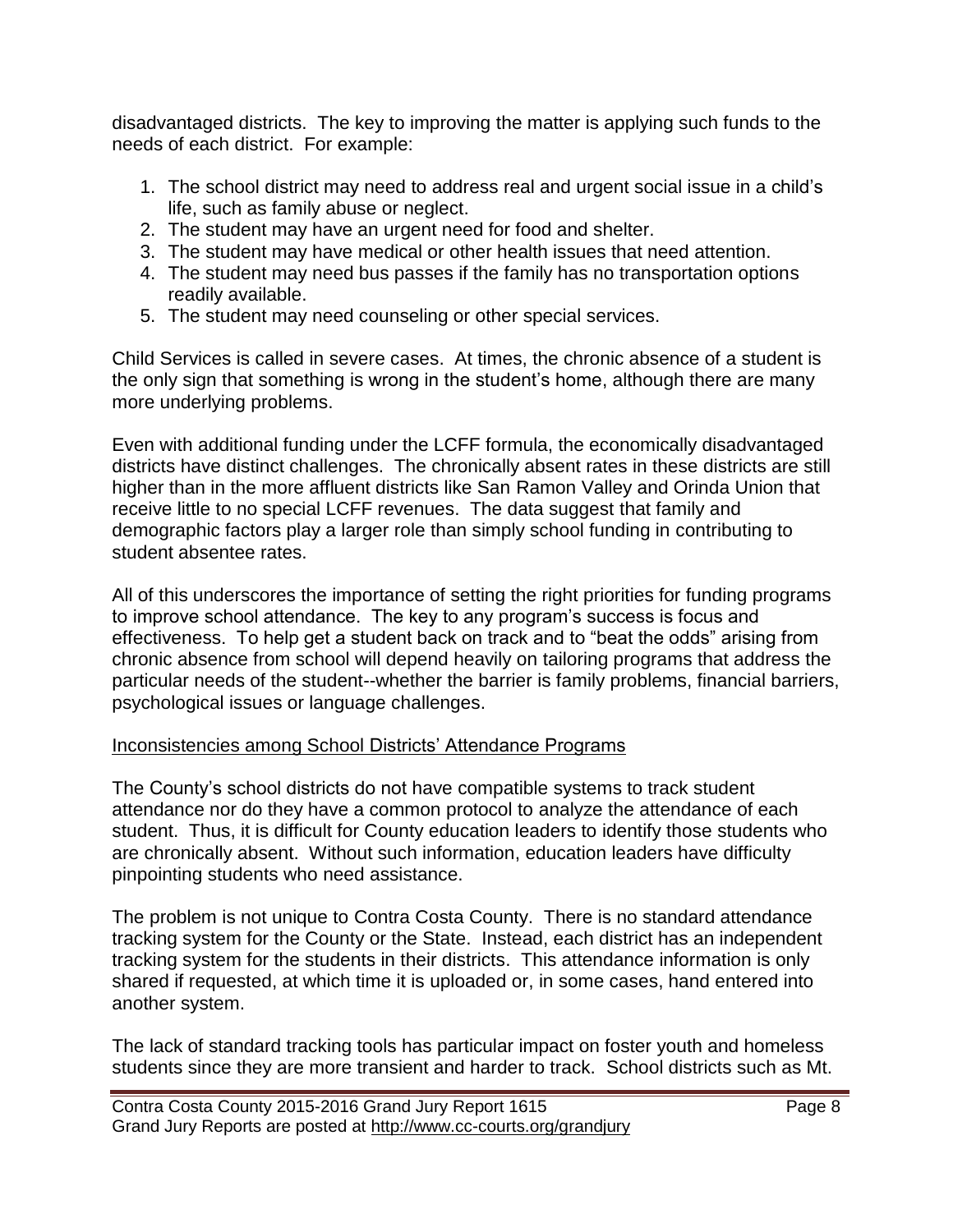Diablo Unified School District have an administrative team to help foster youth with their school placement and the subsequent adjustment to the new school. However, other districts do not have such a team in place. As districts do not have standard graduation requirements and do not assign the same credit value for classes, it is more challenging to assist foster youth to plan for graduation as these youth often transfer between districts.

If each school district had an effective tracking system to identify the chronic absence problem and strong infrastructure in place, it would help those students most in need. If data from the system were accessible at a central County office, trends and particular problems identified could be shared with other districts as appropriate. Through better data collection, each school should be able to more quickly identify a student struggling with attendance and step in before they are too far off track.

#### The Special Problem of Elementary School Absences

Studies have shown that a pattern of absences at an early age in school can set a downward path that a student may not be able to make up later. Despite these findings, many parents believe that elementary school absences are not as serious a matter as absences in later school years. The most common parental misconceptions are the following:

- 1. Regular attendance in grades K-3<sup>rd</sup> grade is not as important as in later years.
- 2. Students will catch up in school before they get to high school.
- 3. Missing consecutive days is more harmful than just a few days here or there.
- 4. As long as the parent approves of the reason for the absence, it should not be as serious a concern.

These misconceptions may have contributed to less than 50 percent of the County's 3<sup>rd</sup> grade students achieving a grade-level reading score. The map on the following page shows that only 46 percent of all public school students in the County are reading at grade level by the 3rd grade.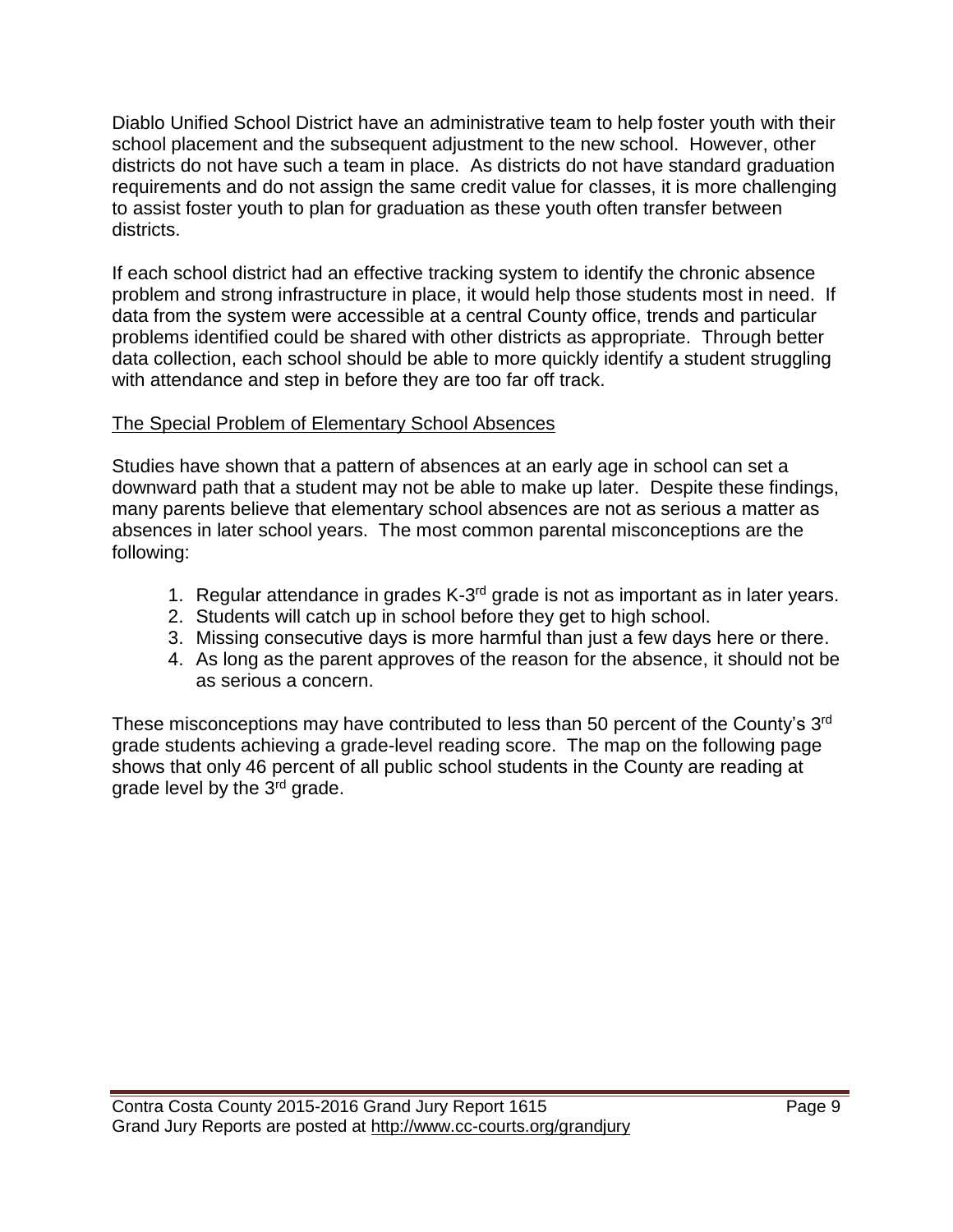

**Students in Contra Costa County reading at grade level by 3rd grade**

*Data Source: California Dept. of Education, California Assessment of Student Performance and Progress (CAASPP) results (Nov. 2015)*

The studies show that students not reading at grade level by third grade are four times more likely to drop out later and fail to graduate from high school.

School officials and educators agree, "When students are truant or chronically absent from elementary school, they fall behind academically." They are less likely to graduate from high school, and are more likely to be unemployed, on public assistance, and victims or perpetrators of crime.

Elementary school truancy is a serious problem in the County; the County ranked at the bottom of the nine Bay Area counties with an elementary school truancy rate just over 28 percent. The chart on the following page shows the truancy rates for all Bay Area counties compared to Contra Costa County.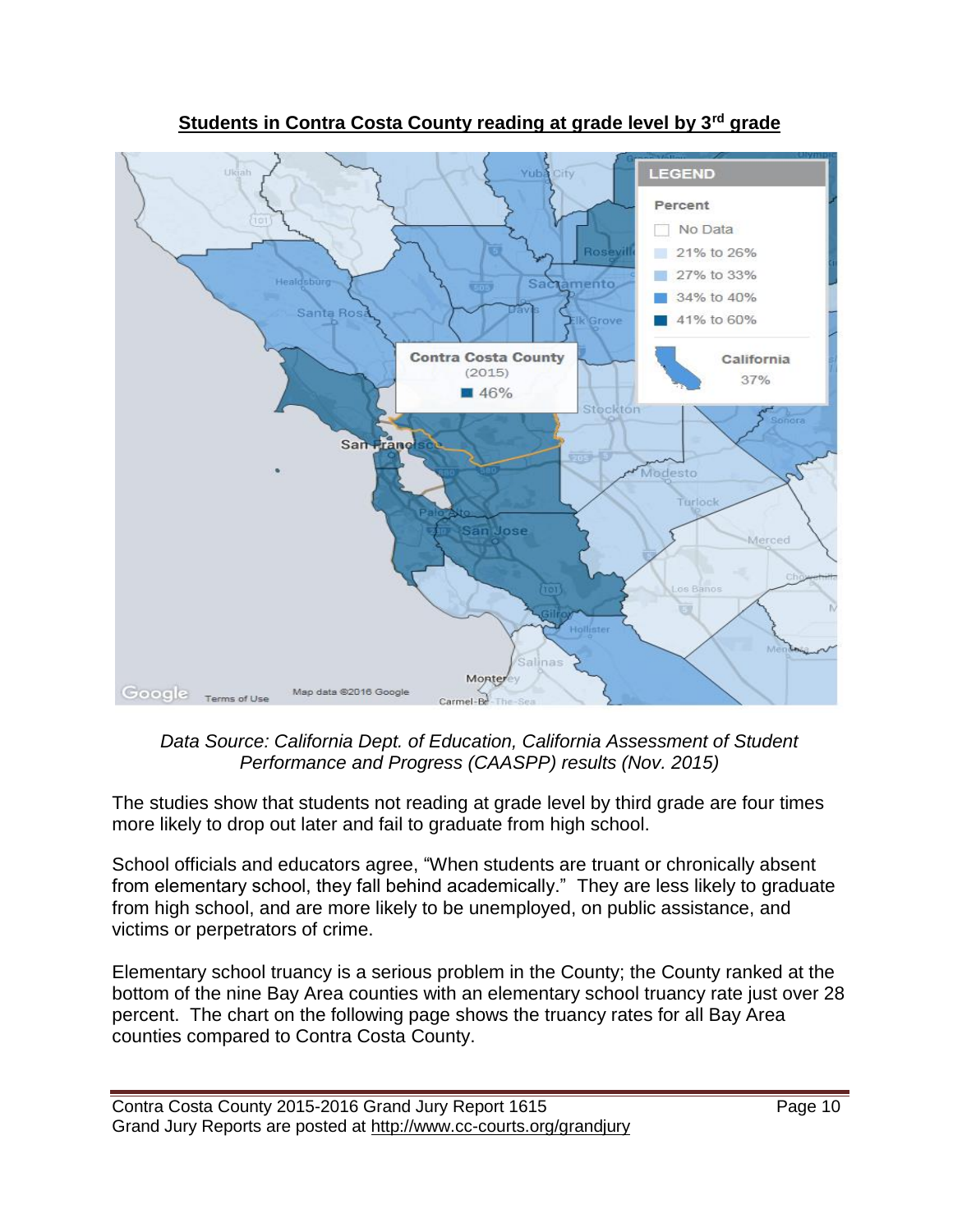| County        | <b>Elementary school</b><br>truancy rate |       |  |
|---------------|------------------------------------------|-------|--|
| Alameda       |                                          | 23.8% |  |
| Contra Costa  |                                          | 28.6  |  |
| Marin         | 10.7%                                    |       |  |
| Napa          | 6.2%                                     |       |  |
| San Francisco |                                          | 22.7% |  |
| San Mateo     |                                          | 12.9% |  |
| Santa Clara   |                                          | 14.4% |  |
| Solano        |                                          | 18.6% |  |
| Sonoma        |                                          | 11.9% |  |

Source: California attorney general

 $\overline{a}$ 

An important case study reached the following conclusions about high school student dropout rates in relation to chronic absences in early school years:

- Recognizing poor attendance patterns early and finding a way to solve the problem helps more students graduate.<sup>1</sup>
- Students with regular elementary and middle school attendance graduated 95 percent of the time and had less than a 5 percent dropout rate.
- Students with a good attendance rate in the early years of school, but who begin to disengage in 5<sup>th</sup> and 6<sup>th</sup> grades became chronically absent in later years and drop out of high school at about a 25 percent rate.
- Students who start out with poor attendance, take two paths:
	- $\circ$  Those who improve their attendance significantly by 8<sup>th</sup> grade drop-out 10 percent of the time.
	- $\circ$  Those whose attendance become worse by 8<sup>th</sup> grade drop-out 20 percent of the time.

#### What Programs and Tools Work to Improve School Attendance?

An effective plan to improve school attendance and reduce the chronically absent rate in the County's schools must include the following:

1. Individual Improvement Plans: Tailor attendance improvement plans for each individual chronically absent student, recognizing that each case is unique.

 $<sup>1</sup>$  See Jason Schoeneberger's 2012 study, "Longitudinal Attendance Patterns Developing High School</sup> Dropouts" This study shows the importance of building good attendance habits in the early grades and continuing to attend school regularly through middle school. While emphasizing the dangers for the student of the odds of graduating dropping dramatically in cases of chronic absence in the elementary years, it did offer some hope for those who achieve an attendance turnaround by the 8<sup>th</sup> grade.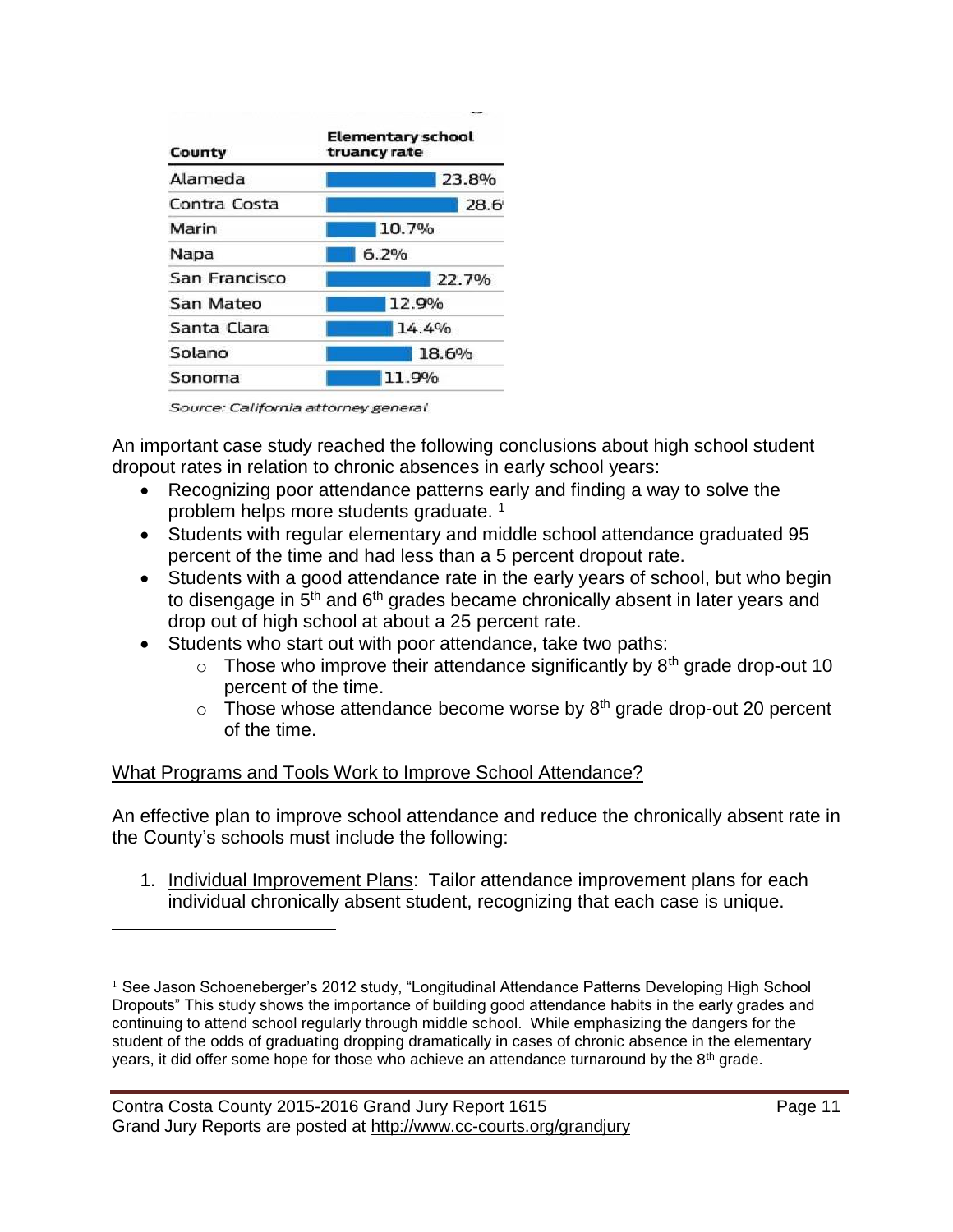Students have different problems depending on their family's financial circumstances; their English language skills; conflicts that may exist in their homes; the parenting skills and encouragement provided by their parents or caregiver; mental or physical challenges; and medical issues.

- 2. Emphasize Importance of Attendance in Elementary School: As noted, patterns and habits of regular attendance—and their disturbing counterpart, chronic absence—start in elementary school with consequences that can be far-reaching.
- 3. Make Regular School Attendance a Priority Goal in School and District Budget Plans: Schools and the school districts need to focus attention and resources on improving regular attendance. Higher attendance rates lead directly to higher state education grants that are tied to ADA rates. Districts should recognize that the "return on investment" for spending on programs to improve school attendance reaps rewards financially, as well as in better futures for the students and the community.
- 4. Improved Absence Tracking Systems: To measure improved attendance results and to help verify which programs work, the districts need accurate and easily accessible data in order to track attendance patterns by school. Each district also needs details on how each school used their LCCF funding to improve attendance.
- 5. Build Community and Parent Support: The County, cities, and districts should take initiatives to educate and inform the public of the importance of improving school attendance—for better student futures, for better and stronger communities, and for the increased financial support that will flow to their community schools from state funding.

This report explores below in more detail the programs that have worked to improve school attendance.

#### Individual Improvement Plans - SART and SARB

There are state laws in place that provide some frameworks to meet the special needs of students with school attendance problems or school behavior problems. The key components of this framework are the "School Attendance Review Team (SART) and the "Student Attendance Review Board" (SARB) processes. The SART and SARB process is set forth in the State Education Code sections 48320 through 48325. The law was enacted to enhance the enforcement of compulsory education laws and to divert students with school attendance or behavior problems from the juvenile justice system until all available resources have been exhausted.

Education Code Section 48321 provides several organizational structures for School Attendance Review Boards (SARBs) at the local and county level to create a safety net for students with persistent attendance or behavior problems. Although the goal of SARBs is to keep students in school and provide them with a meaningful educational experience, SARBs do have the power, when necessary, to refer students and their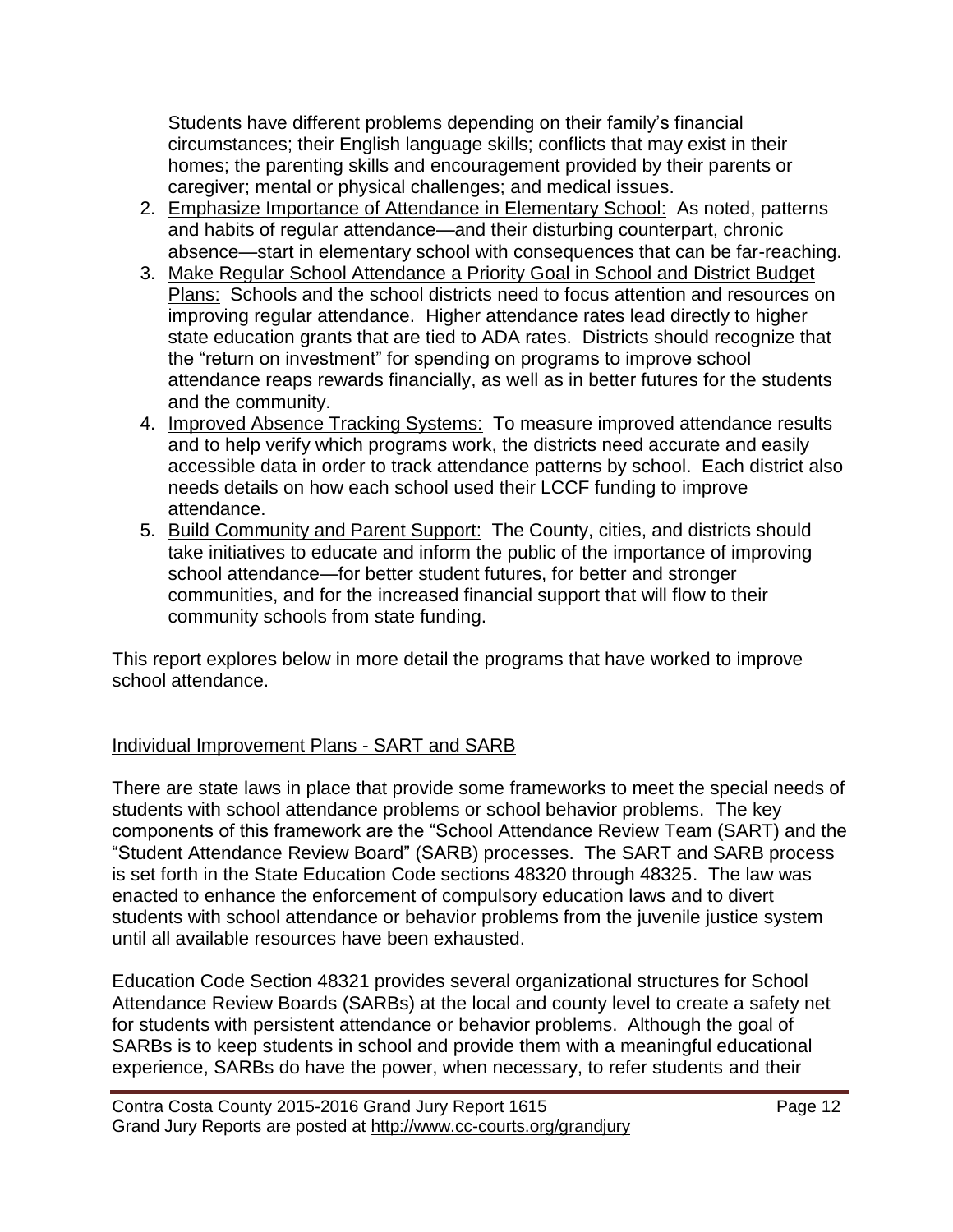parents to court, the county probation department, or to a district attorney mediation program.

Elements of the SART and SARB processes have shown promise in reducing chronic absenteeism rates. The SART process is an early intervention process for cases of chronic school absences that takes effect before the SARB process begins. During the SART process the student and his family (parents) meet with school representatives (typically a counselor, the Child Welfare and Attendance representative, the principal and/or vice principal, and anyone else at the school who may be relevant to the case) to discuss the reasons for the chronic absenteeism of the student.

The family and student are then assessed by the SART team to determine the root cause of the attendance issues. The team compiles an individual action plan to make improvements. The plan may include special tutoring, or even basics such as providing a bus pass for transportation to and from school. The SART team typically asks for a contract of commitment to attend school, which is signed by the student and his or her parents.

If a student's attendance does not improve after the SART process has completed, he or she is designated a "habitual truant". The student and his or her parent/guardian may then be required to attend a SARB hearing. The SARB's function is to act as the last step before schools engage with prosecuting authorities to deal with the truancy issue.

At a hearing, SARB committee members identify the core problem and its contributing factors through discussion with the parents of the truant student and the student. The objective is to tailor strategies to improve the student's attendance. By doing so, the SARB members can determine if available community resources – such as County health care services, County welfare services, nutritional counseling or alternative transportation options – can resolve the truancy problem.

If a SARB determines that available community resources can resolve the attendance problem, the SARB will refer the student and parent to the relevant service providers and may require proof of participation in those services.

In practice, the parents also enter into a SARB "contract;" its main goal being to improve student attendance. If a parent fails to respond to the directives of a SARB, either by failing to attend the SARB hearing in the first instance or failing to comply with the SARB contract, the SARB will generally refer the matter for criminal prosecution.

Students and parents in the County who disregard or ignore the SARB process and are still chronically absent are then directed to the County's "new parent" court or, for high school students, teen truancy court.

Truancy court meets twice a month in downtown Martinez. The tools the judge employs to encourage school attendance are limited to the resources available in the County.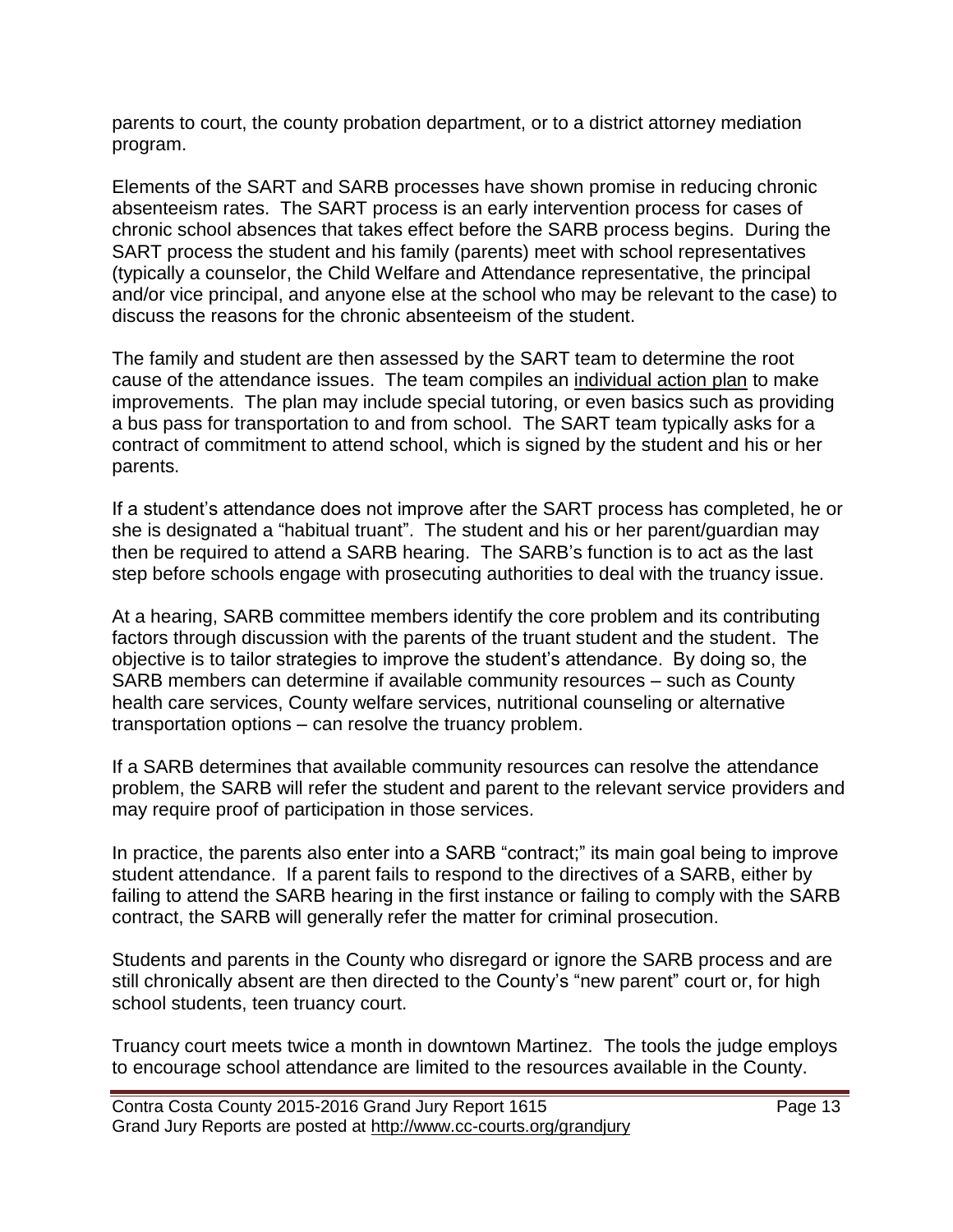These include a delay in obtaining a driver's license, 25 hours of tutoring, sessions with a mental health counselor, drug education and cognitive behavior modification classes on Saturdays (Stay Alive at 25).

Some students still resist and the Court, in extreme cases, may require ankle monitors attached to the high school age student to track them during the school day. The DA's Office has an investigator who then monitors the student's whereabouts during school hours. These tracking methods appear to have had some success as they provide the student a ready excuse to avoid hanging out with the wrong crowd, and instead, attend class.

The elements of the SART, SARB and truancy court processes that have been the most effective in combating truancy are those that focus individually on the problems faced by each student, and then are reinforced by intervention from the school representatives or, in the extreme cases, by a superior court judge through the truancy or new parent court.

West Contra Costa Unified School District (WCCUSD) once had a teen truancy court in Richmond. This court facilitated attendance by parents and students in the district who are struggling with regular attendance. Without having a local teen truancy court, fewer referrals come in to Martinez from WCCUSD. The new parent court in Martinez has a high caseload that could be better managed if there were additional court locations and staff available to facilitate the program.

#### Engage at Elementary School Level

As noted above, the importance of good attendance habits during the student's elementary school years is often overlooked. Emphasizing individual action plans to address the early stages of truancy at county school districts can be part of the solution. Elementary-aged students are generally relatively willing to cooperate in initiatives to encourage school attendance, provided they have family support. The districts, in turn, can take the steps necessary to focus family attention on the importance of early school attendance and assist families in overcoming any financial or logistical hurdles that may prevent their child from getting to school on a regular basis.

#### Make Regular School Attendance a District Budget Priority.

As previously emphasized, the missing student is the answer to the missing funds. Solve why the student is absent and find the money to help them stay in school. Increased student attendance means more funding to the district so any modest improvement pays the district back with increased revenue and student achievement.

While 100 percent attendance is virtually impossible according to school administrators, achieving an incremental improvement of one percent can be a difficult (but achievable) task. Even a one percent increase in a school's ADA rate could add substantially to that school's funding. Most school districts that report spending less than \$50,000 on truancy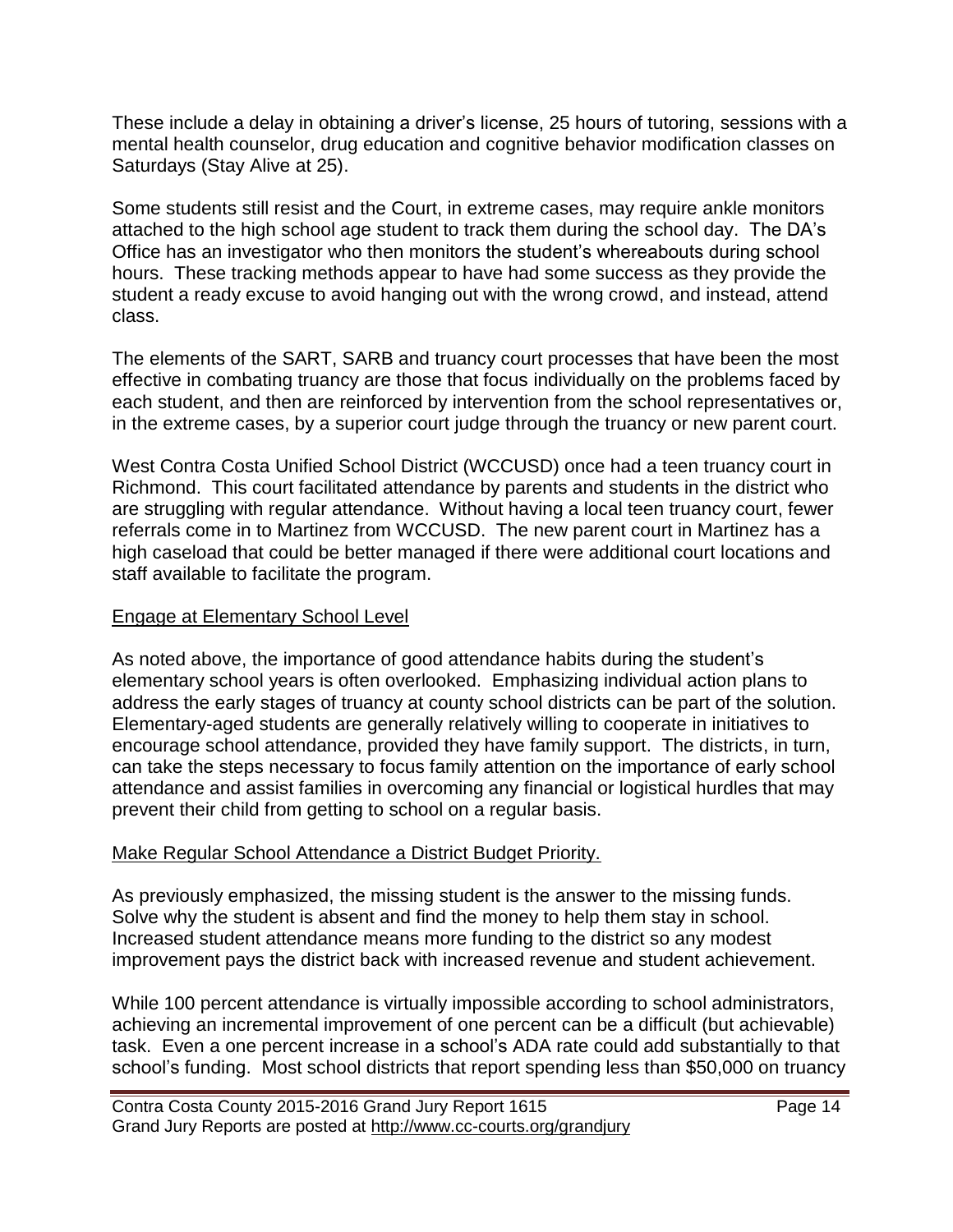and chronic absence programs, recouped between \$500,000 and \$1 million dollars in ADA funding because of modest investments in awareness and prevention programs. Accordingly, making improved school attendance a budget priority should pay for itself. It may well, if successful, even result in additional much needed funds for the school district budget—a "win-win" for all concerned.

Despite the very attractive return on investment (or multiplier effect) from investing in programs to improve school attendance rates, most of the school districts have little to no general fund budget for attendance tracking, truancy prevention tools or truancy awareness programs. Districts that qualify through LCFF funding criteria for millions of dollars to help support students in improving their attendance are the rare exceptions.

These funds target specific subgroups and provide critical resources and programs for those students most at risk. However, even those LCFF funded districts do not appear to have systems in place that accurately track chronic absenteeism or that analyze what aspects of their programs are most effective in improving attendance and the annual cost of these programs.

School districts that do not qualify for special LCFF or federal funding to combat chronic absenteeism have to fund and implement their own support programs. The number of students in need in the latter districts is generally less, reflecting the smaller number of economically disadvantaged students. However, these students are at risk of being left behind if the districts do not fund such support programs.

Most truancy programs have factors in common. They identify the family as the primary source of a student's attendance problem and operate on the assumption that the sole effective solution to getting the student back on track is uncovering and then removing the barriers preventing regular attendance.

Some programs are effective in helping students get back on track and stay there. However, since the COE has few programs and limited funding, it is up to the school districts and the COE to prioritize their spending on the most effective programs.

The truancy court run by the Contra Costa County Superior Court has an effective partnership with the Lincoln Child Center. The Center provides hands-on family counseling services that have been highly effective in reducing chronic absenteeism. They provide everything from help in finding housing to mental health care for the student. However, these types of programs are expensive because of the depth of care and resources needed to assist the families. For some students, Medi-Cal benefits fund half of Lincoln Child Center fees. However, this leaves these vital programs vulnerable with only short term funding and a complete dependence on non-profit contributions to sustain temporarily these vital programs.

There is no long-term plan to guarantee ongoing funding for NGOs like the Lincoln Child Center. Yet funding of these NGOs by school districts would be a very wise investment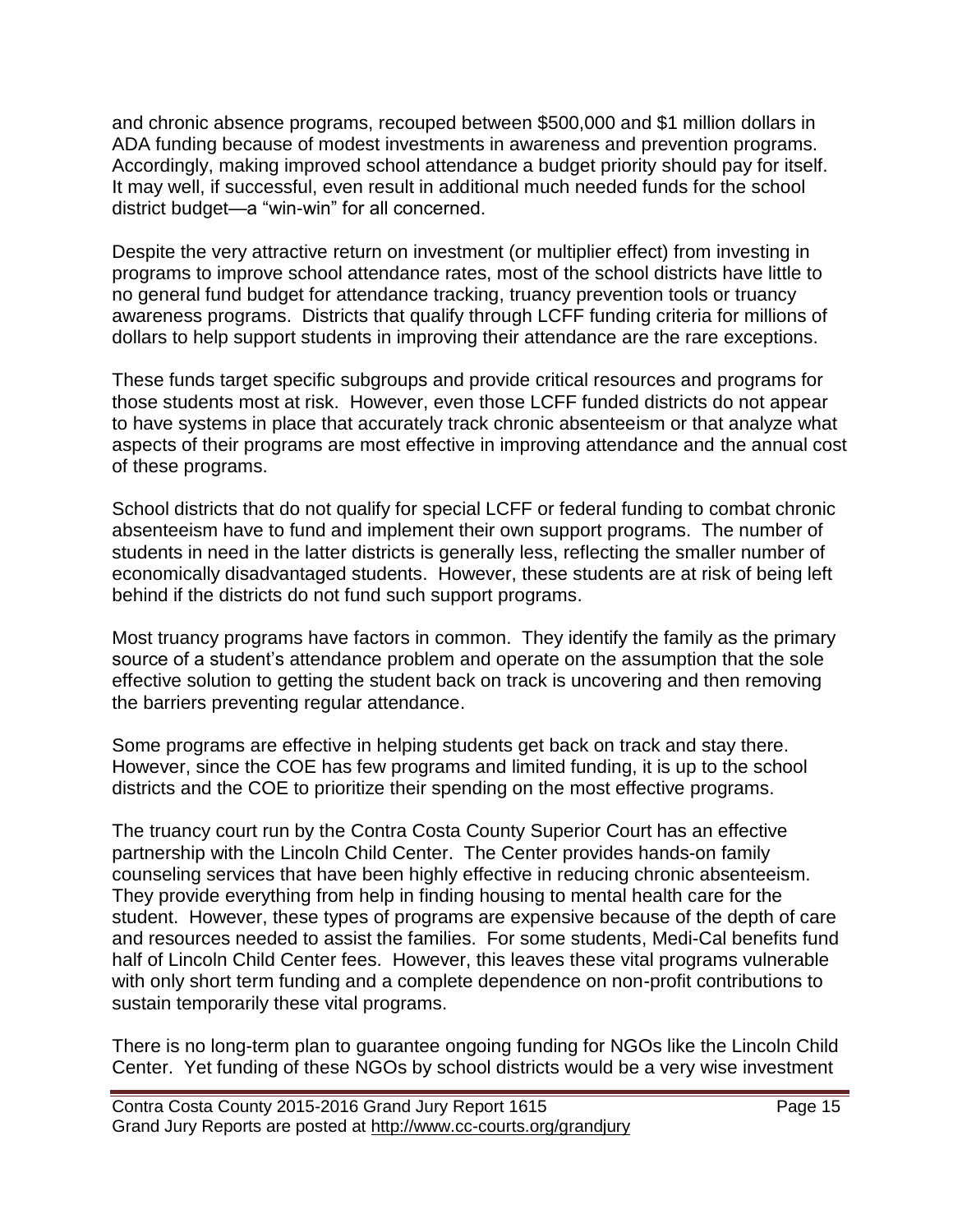if they in fact increase school attendance. Such funding would ultimately pay for itself by lowering rates of chronic absenteeism, and by increasing ADA funding.

These programs provide a valuable service to the students who are most in need, yet they could help even more students if they were expanded. Without these types of programs, the County is likely to lose ADA funding and without assistance, many of these children are not likely to graduate.

#### Effective Data Collection and Software

All of the school districts in the County use a computer based attendance-tracking system. Each teacher records whether a student is present or absent on a desktop computer screen. The information is uploaded into the master computer in the school front office. If the teacher forgets to collect attendance, the front office notifies the teacher before the end of the day to do so.

Some of the school districts use the "Aries Attendance Tracking" system. Other districts such as WCCUSD use "Power School" and San Ramon Unified School District uses "Infinite Compass". Each system has its pros and cons, and the cost of the systems varies.

Regardless of the system used, an effective anti-truancy program relies on prompt analysis of attendance data to discern problems and trends. Ideally, the analysis should be performed at the school and individual student level. One such initiative—the "Attendance Works" initiative—offers just such analysis and data tracking.

"Attendance Works" is a nationwide nonprofit initiative that offers assistance, best practices, and attendance tools to help school districts improve attendance in their districts. They work with large governmental agencies such as the US Department of Education, the State Department, and even the White House to get grant funding for improving attendance. They help school districts across the country write grant applications to secure funding for attendance programs, counselor's tools, materials to prevent absenteeism, and awareness about the importance of school attendance.

With the help of Applied Survey Research, "Attendance Works" uses self-calculating spreadsheets for school districts called the "District Attendance Tracking Tools" (DATTs). The companion tools are the "School Attendance Tracking Tools" (SATTs), which provide school-level analysis down to the individual student level.

DATTs and SATTs are Excel files embedded with formulas, tables, and charts, designed to work with a school's student information system. School districts can upload attendance data and receive analysis of chronic absence rates by school, grade and racial/ethnic breakdowns, as well as a list of absentee students. While they do not replace a district's regular data system, the Attendance Works tools are helpful for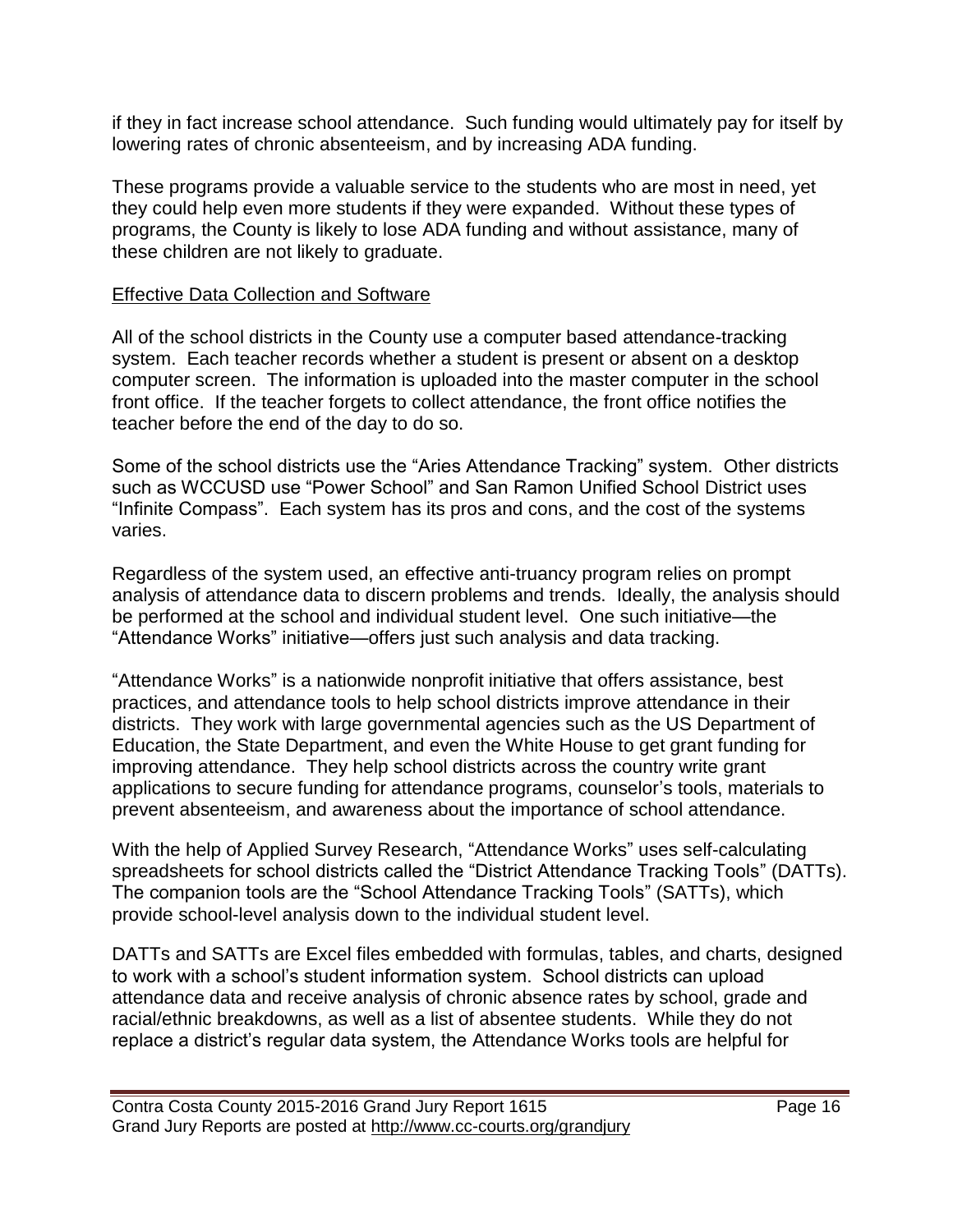providing a snapshot of the levels of chronic absenteeism in the school or district and the ability to view information in real time to address the issues quickly.

The DATT and SATT software is available free of charge from Attendance Works. While Attendance Works requests that users share their summary data for research purposes, it is only shared externally either with permission from the school district or on an anonymous basis.

Only 5 of the County's 18 school districts participate in the Attendance Works Pilot Program started by the COE, which began during the 2015 school year. The school districts that did not participate in this program were either not invited or did not accept an invitation to join.

To share best practices in reducing chronic absences, Attendance Works holds regular meetings with the following five (5) school districts: Martinez, Mt. Diablo, WCCUSD, John Swett, and Pittsburg. The school districts that participate report receiving great benefit from each meeting and say the opportunity to speak with other school districts is welcome and always helpful.

"Sharing best practices and common challenges just makes sense," said a top-level school official. Another administrator related that they never leave a meeting without learning something or sharing something new with the group. The administrators who attend these workshops vary but usually are school leaders and support staff directly involved with the attendance process, student services, or counselors who work directly with students needing support.

The keys to effective data collection as reported by Attendance Works are as follows:

- 1. Actionable Data- needs to be accurate, accessible, and regularly reported.
- 2. Capacity Building- expands ability to interpret data and work together to adopt best practices.
- 3. Shared Accountability- ensures monitoring and incentives to address chronic absence.

Attendance Works has all the features needed to track and trend individual attendance and is widely accepted by those that have used it.

#### Community Engagement and Awareness

School districts participate in the Attendance Awareness month, facilitated by the COE, each September. However, the COE does little to promote this as a countywide event. It mainly provides handouts and banners to school districts to place up around their schools.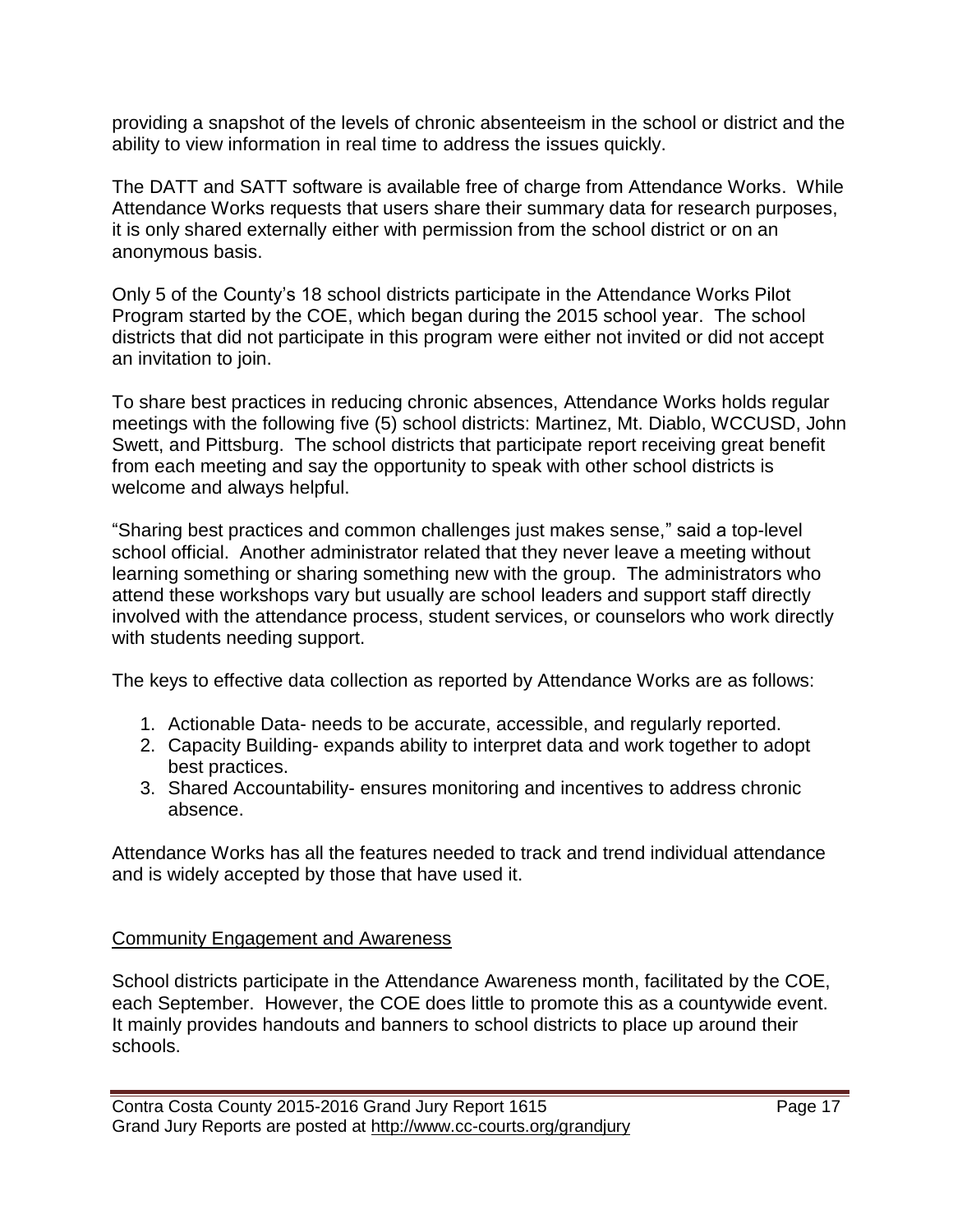Some elementary schools have been more creative, such as those in the John Swett school district. That district recently had attendance competitions between classrooms. In another awareness raising activity, the County recently had an art contest around the theme of attendance saying "Every School Day Counts". San Ramon Valley Unified School District encourages the parents to notify the school if they take their children on week or longer vacations. The school district can then have the teacher prepare a week or longer lesson for the student while they are gone.

The State pays the school district if the student completes the vacation plan and in turn, the student is not counted as absent. Countywide, more can be done to make an impact with the month long attendance program campaign and to make parents more aware of common misconceptions about attendance and what role they play in the education of their children.

The countywide attendance slogan is "Every Day Counts". This should be a well-known phrase that is drilled into parents and children as they try to ensure that their children have good attendance. Community reinforcement and peer pressure can have positive results on school attendance rates.

#### Other Program Ideas

1. Daytime Curfews

A daytime curfew is another promising idea for reducing truancy and chronic absenteeism in the County's schools. Cities that have a daytime curfew see a reduction of juvenile daytime crime. In Contra Costa County, police report that 60 percent of juvenile crime occurs between 8 am and 3 pm on weekdays, during school hours. Some of the local cities now have curfews imposed between 8 am and 1 pm. The curfew deters "hangout" sites, decreasing the incentives for the children to leave school. The only cities the Grand Jury was able to confirm having daytime curfew ordinances were eight of Contra Costa's 19 cities including Pittsburg, Richmond, El Cerrito, San Pablo, Hercules, Pinole, Martinez and Concord.

Few school administrators, and fewer students, are aware of whether cities in their district have a daytime curfew. However, many school administrators believe that a daytime curfew would be helpful and a logical policy to have in effect to encourage school attendance.

For cities that do not have a daytime curfew it often has to do with setting legal priorities for officers who spot truant students out during school hours. In some cases, officers report that their priorities are directed elsewhere than to lower priority truancy issues. Where there is no daytime curfew then there is no legal obligation for the police officer to intervene. Imposing a daytime curfew for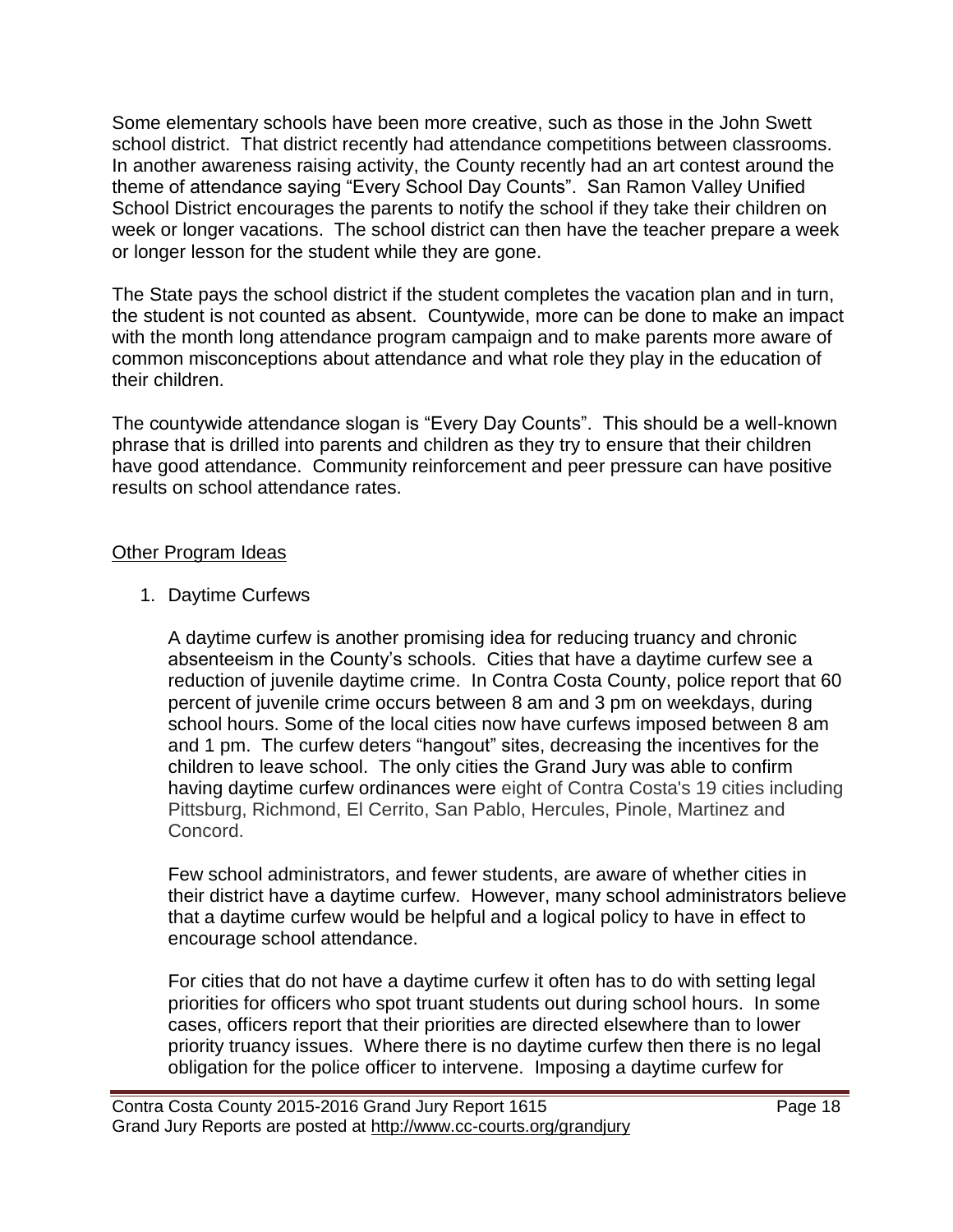students should be seriously considered in view of the positive impact it may have on school attendance rates.

2. County Office of Education (COE) Involvement

The COE meets monthly with district superintendents; however, truancy and attendance is not usually an agenda item for these meetings. Monthly COE meetings could be a useful forum for school superintendents to discuss chronic absenteeism and those programs and initiatives that have been most effective in their districts in addressing this issue.

3. Designated Staff for Improving School Attendance

The information collected by each district, how often it is shared, and to what extent it is discussed within each district varies tremendously. Some districts produce and regularly distribute attendance reports to their schools containing rates of chronic absenteeism, which helps to quickly identify the students most in need of support. However, other districts in the County do not have the tools or infrastructure in place to collect, track and monitor this information on a regular basis.

Many do not have designated staff or comprehensive data collection in place to gather and provide administrators current data. Those districts that have a wellstaffed and dedicated team to manage, track and respond to data, are able to better identify those students in need and provide support more quickly. Having dedicated staff in each district focused on improving school attendance is essential to an effective anti-truancy effort and successful plan to reduce chronic absenteeism.

#### **Conclusion**

An empty seat in the classroom means a child is not getting the education they deserve and need to succeed in life. The reason a child does not attend school regularly can vary, be complex and require significant support, or be as simple as needing a bus pass. If we never find out what the barrier is then we have failed to help that child receive the education they deserve. And if we do find out, but then lack the infrastructure or ability to help, then we have failed.

The County has caring and competent school administrators who understand the importance of a child being in school. District superintendents and staff understand what is required of them. With the new LCAP, which requires more structure and purpose around taking attendance, many struggle with a lack of a well-developed strategy and infrastructure. Districts with certain (State designated) student populations qualify for LCFF funding and have an opportunity to use those funds to significantly reduce their chronically absent rates.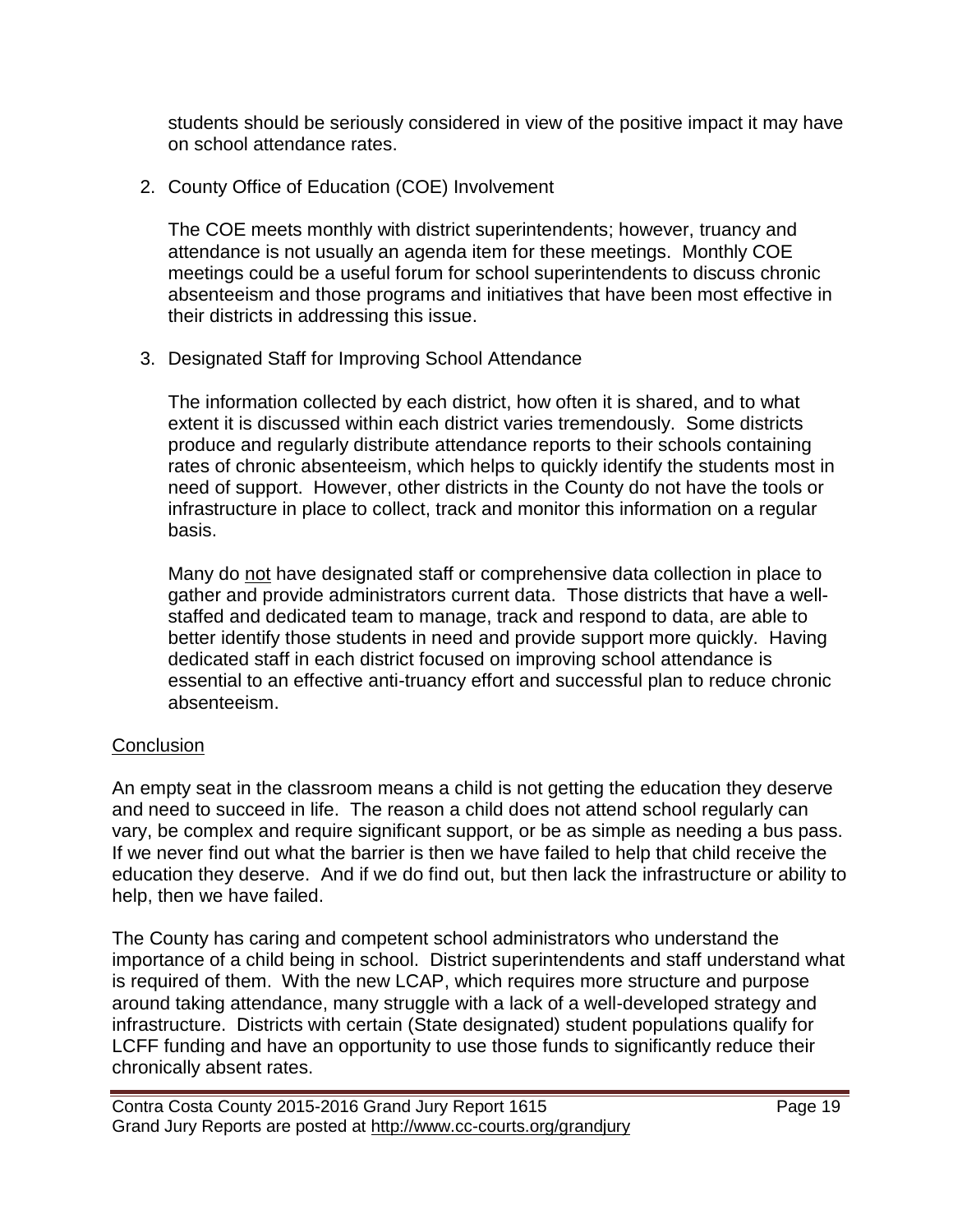The COE could provide strong leadership to train, facilitate and assist school districts in working more closely with each other to improve the County's ADA. A higher ADA rate is a "win-win" result that deserves greater resources and attention by the districts and the COE.

With a modest investment, and strong leadership the County can help the school districts improve their overall attendance. Attendance is not just something we should do but rather an indicator of how a child is doing in life. In this fast-paced modern society, there is little time to catch up once you fall behind.

Early focus on elementary school attendance is a cost effective way to improve longterm educational outcomes, and in turn, improve lives. With a concerted effort and a designed plan, student attendance can improve. The County's school districts should make sure they have done all they can to provide its children with the educational skills needed to compete and succeed in today's rapidly changing world.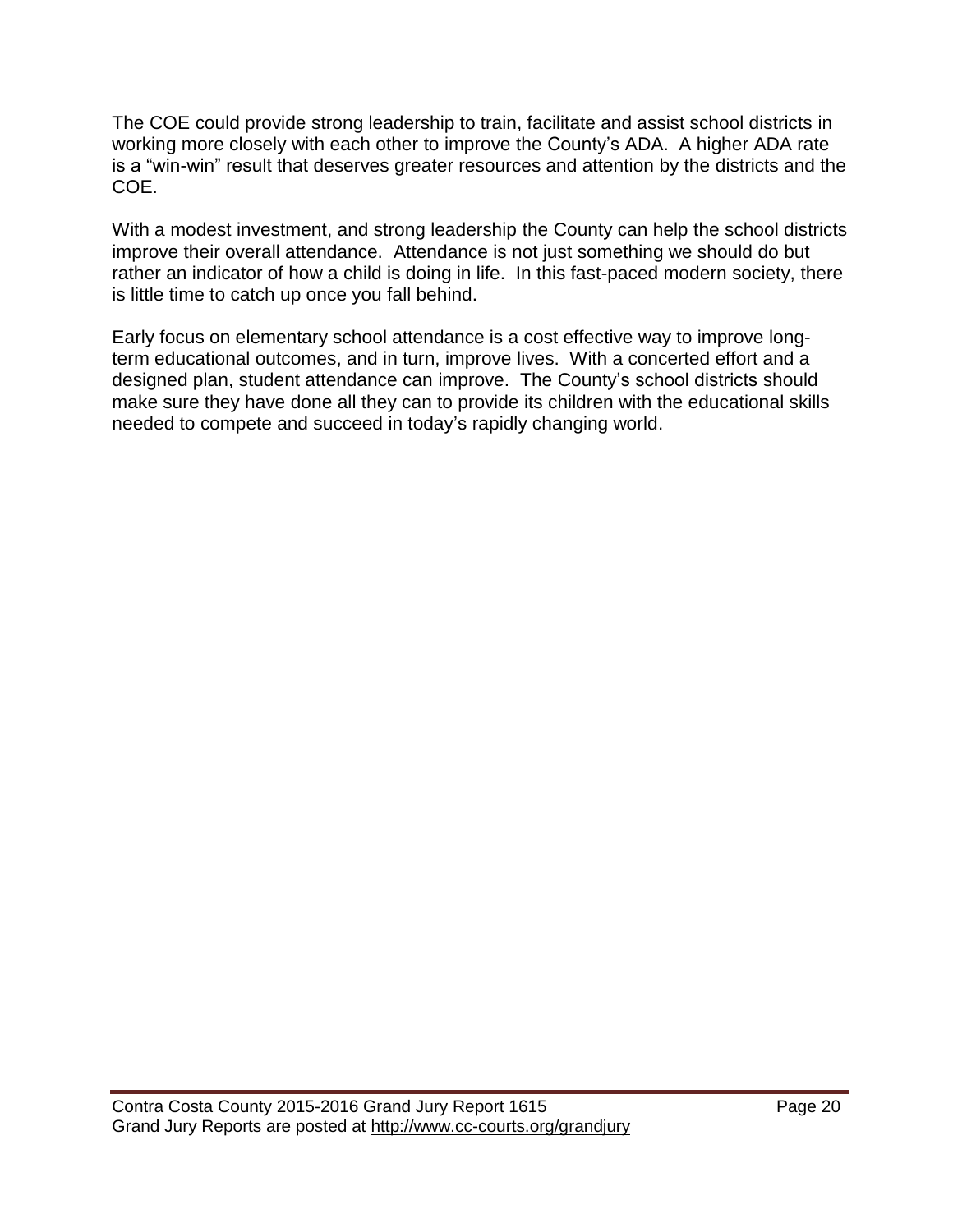## **FINDINGS**

- F1. Based on truancy rates, during the 2014 2015 school year the County ranked among the worst in the State, 46<sup>th</sup> out of 58 counties.
- F2. Based on chronic absences during elementary school, during the 2014 2015 school year the County ranked last out of the nine Bay Area counties.
- F3. The SART and SARB programs help maintain and improve attendance rates, thereby increasing ADA funding for each school in the district and in the COE.
- F4. Not all County school districts comply with the requirement found in California Education Code section 15497 that each district collect, track and report its chronically absent rates in an annual LCAP.
- F5. The COE does not currently know the chronically absent rates for all of the County's school districts because the COE lacks relevant data needed to perform the analysis.
- F6. To identify students with attendance issues and quickly address these issues, the school district needs complete and accurate data about attendance and a welldeveloped support infrastructure.
- F7. The school district has its own software system for collecting attendance information and its own process and standards for collecting, storing and utilizing the truancy attendance information gathered, which are not necessarily the same as other districts in the County.
- F8. Without a centralized attendance system or compatible software among school districts, it is challenging to get a complete picture of a student's attendance profile and patterns over multiple years or across districts.
- F9. Some school districts have little communication with other school districts and the COE about best practices, common achievement goals, and best data systems regarding attendance.
- F10. The California Attorney General, Kamala Harris 2015 report, *"In-School and on Track"*, indicates that over 80 percent of chronically absent students in kindergarten and  $1<sup>st</sup>$  grade are unable to read at grade level by 3rd grade. These students are four times more likely to drop out than children who can read at grade level.
- F11. The city does not have a daytime curfew.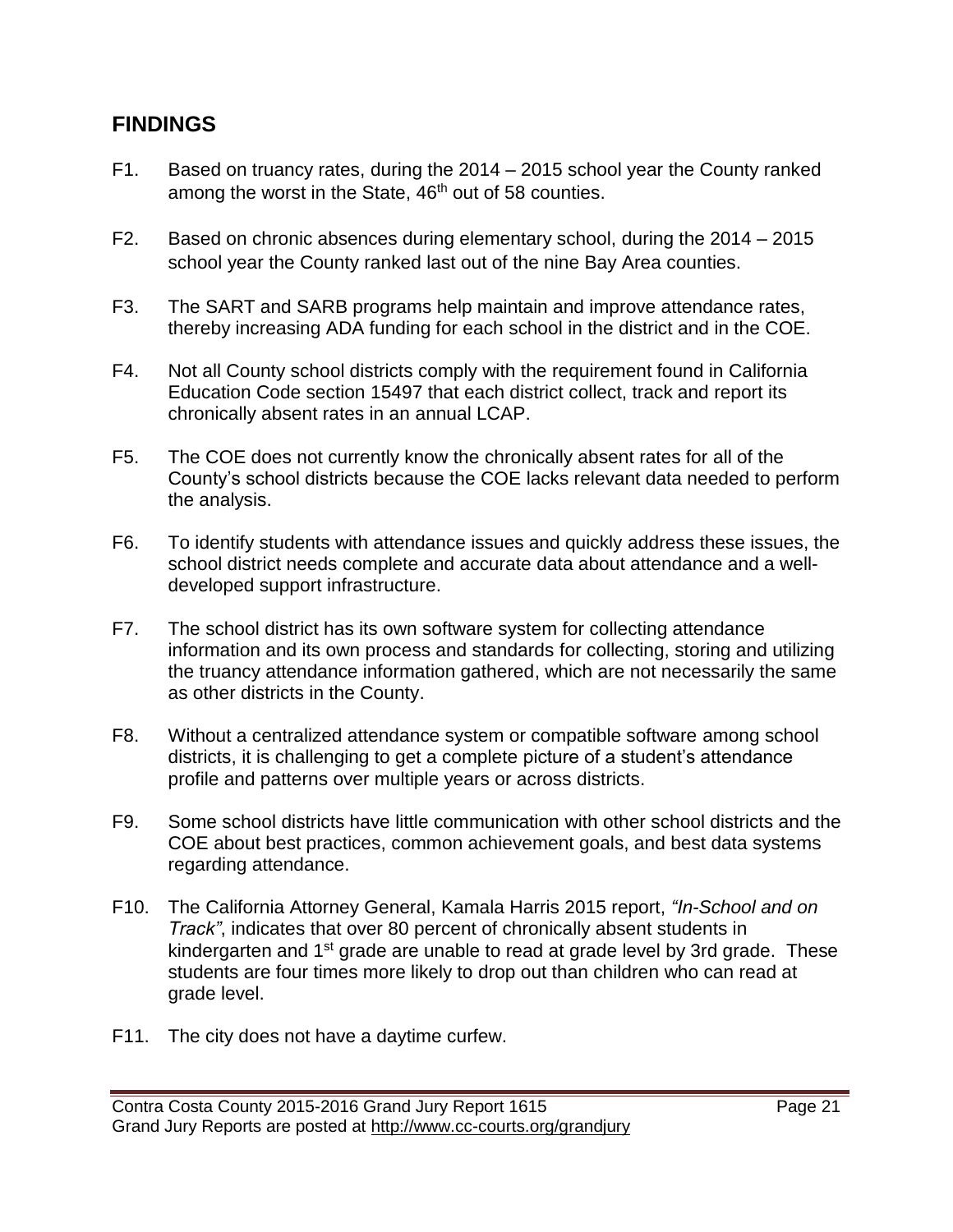- F12. The city that has and enforces a daytime curfew sees less daytime and juvenile crime.
- F13 Chronically absent or truant students, who do not get back on track before age 18, are more likely to drop out of high school before graduation.
- F14 Parent and Truancy Courts offer attendance support and are one of the last opportunities to alter a student's attendance behavior.
- F15 Attendance improvement programs used by the County's Juvenile Courts, such as the Lincoln Child Center, ankle monitors, drug and mental health counselors and tutoring classes lack long-term funding.
- F16 The school districts that have Truancy or Resource Officers who connect directly with students, help get chronically absent or truant students back on track.
- F17 There is currently no teen truancy court in the WCCUSD area.
- F18 The WCCUSD does not provide sufficient staff to process chronically absent students through the Parent or Truancy Court in Martinez.
- F19 The amount and allocation of funds provided by the State and spent by the COE for LCFF oversight activities and instructional programs is not reported in detail by the COE, making it difficult for the public to discern the size of the programs targeting attendance improvement and their impact on attendance rates.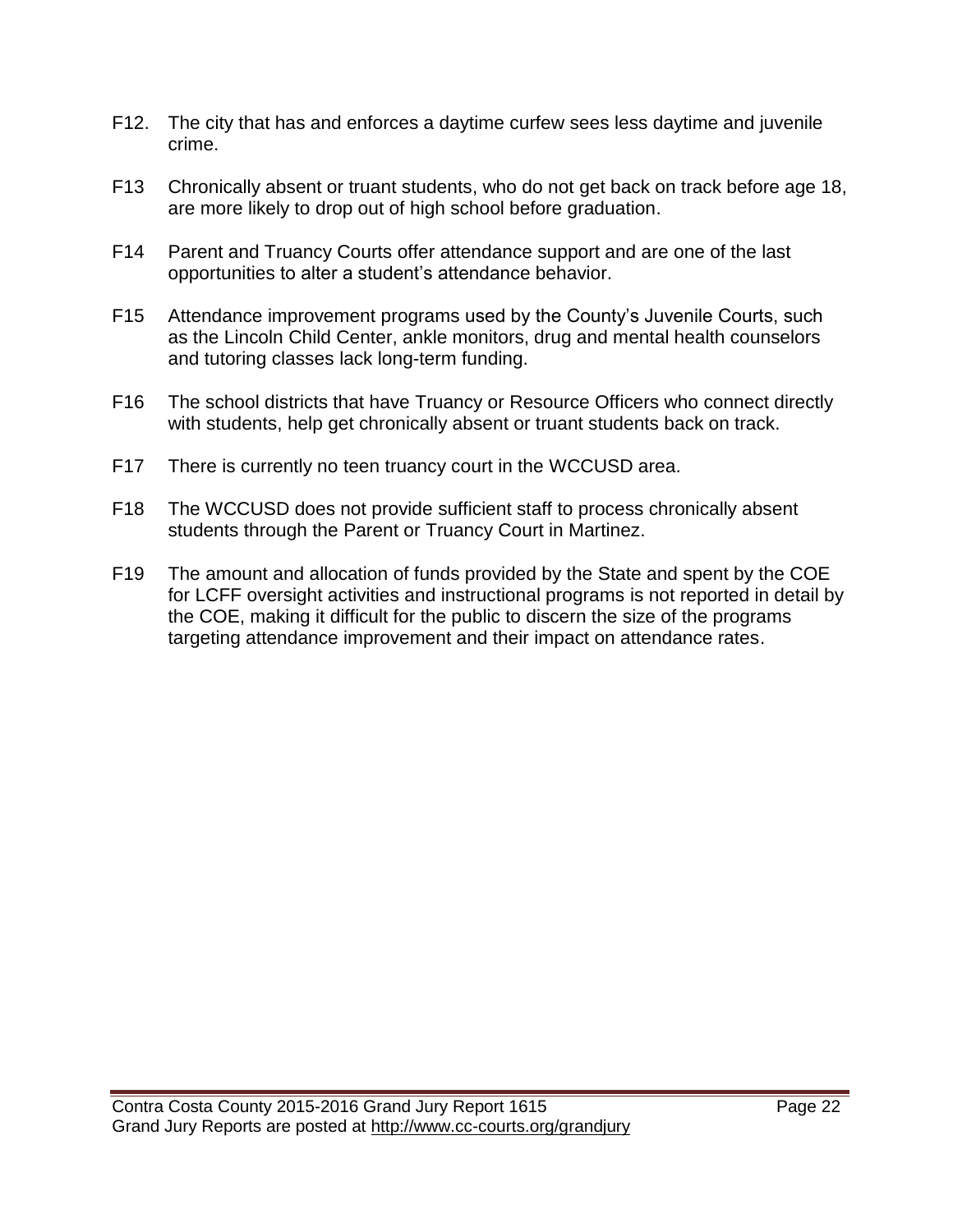## **RECOMMENDATIONS**

- R1. The COE should consider developing a comprehensive multi-year plan for improving attendance rates that has annual goals.
- R2. The COE should consider assessing each school district's capacity to collect, track and improve attendance, and identifying funds to do so. As part of this assessment, the COE should:
	- a. Define the unique make up of each school district's student population.
	- b. Analyze which attendance systems are used in the County.
		- i. How many different ones are there?
		- ii. Are they compatible and able to share data?
		- iii. Do they all provide the critical information needed to track chronically absent rates and attendance patterns in their schools?
	- c. Determine what additional training and support school districts need to meet their goals and improve their attendance.
	- d. Determine which school districts lack effective programs to ensure improvement in attendance.
	- e. Provide an overview of the SART and SARB programs, and delineate the partners with whom they work in the County, and the services provided to the students in need.
- R3. The COE and the BOS should consider providing financial support to the Parent and Truancy Courts in Martinez by providing a multi-year funding plan for critical tools and programs to help struggling families most in need: e.g., funding of Lincoln Child Center, counseling programs, ankle monitors, drug use prevention and treatment, and identifying funds to do so.
- R4. The COE should consider helping WCCUSD reinstate a local parent and truancy court by providing the juvenile courts in Richmond information on the need for these programs and support for best practices and programs.
- R5. The COE should encourage all school districts to participate in the Attendance Works program and to use the free tools provided.
- R6.All school districts should consider participating in the Attendance Works program.
- R7. If a school district declines to participate in Attendance Works, the COE should consider asking for a written explanation as to why the district declined to participate and what programs the district is currently using that would be comparable.
- R8. The COE's office should consider placing attendance as a standing agenda item at its monthly meeting with school district superintendents.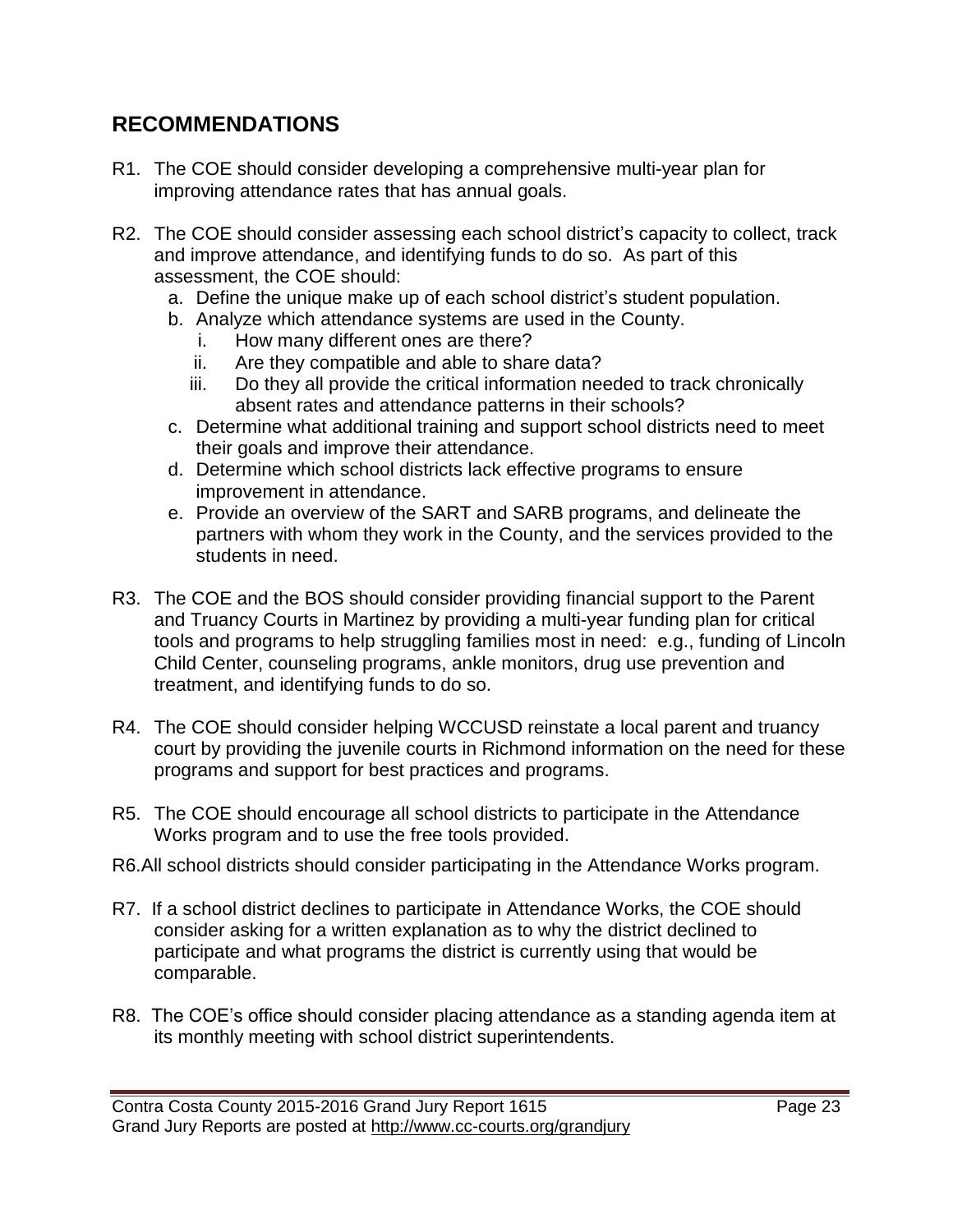- R9. School districts should raise parent awareness concerning how to prevent a student's school absence from affecting ADA funding or the student's truancy rate.
- R10. COE should consider creating a centralized attendance data system for the County that would include regularly uploaded information from school districts about school absences and ADA data, and identifying funds to do so.
- R11. COE should provide training in advanced tracking techniques with free tracking tools that would be compatible across schools and districts in the County, such as Attendance Works and Aries attendance tracking software, and identifying funds to do so.
- R12. Each school district should consider designating staff to collect, track, and analyze, attendance data in order to follow up on students that appear to be at risk, and identifying funds to do so.
- R13. The COE should help to close the communication gaps among the districts by creating an atmosphere of dedication and communication that encourages districts to freely share highlights and best practices at monthly meetings.
- R14. The school district should consider incentivizing schools to seek increased ADA funding by means such as splitting the additional ADA money between the district and the school for achieving increased ADA funding.
- R15. The COE should consider identifying funds to produce an annual County attendance report that would be publically available countywide, both online and in hardcopy, which includes:
	- a. Data on measurable goals. (who achieved, who fell short)
	- b. Highlighted area for both teachers and students, telling their success stories.
	- c. Description of the increased funding from improved ADA countywide and what new programs help to contribute to the result.
	- d. Information about district graduation rates, college enrollment, English learners and economically disadvantaged students.
	- e. Information about programs available and encourage families to seek help before their child falls behind.
- R16. The COE should consider encouraging city councils that do not have a daytime curfew to pass and enforce one.
- R17. The City should consider adopting a policy to promulgate, enforce, and promote a daytime curfew.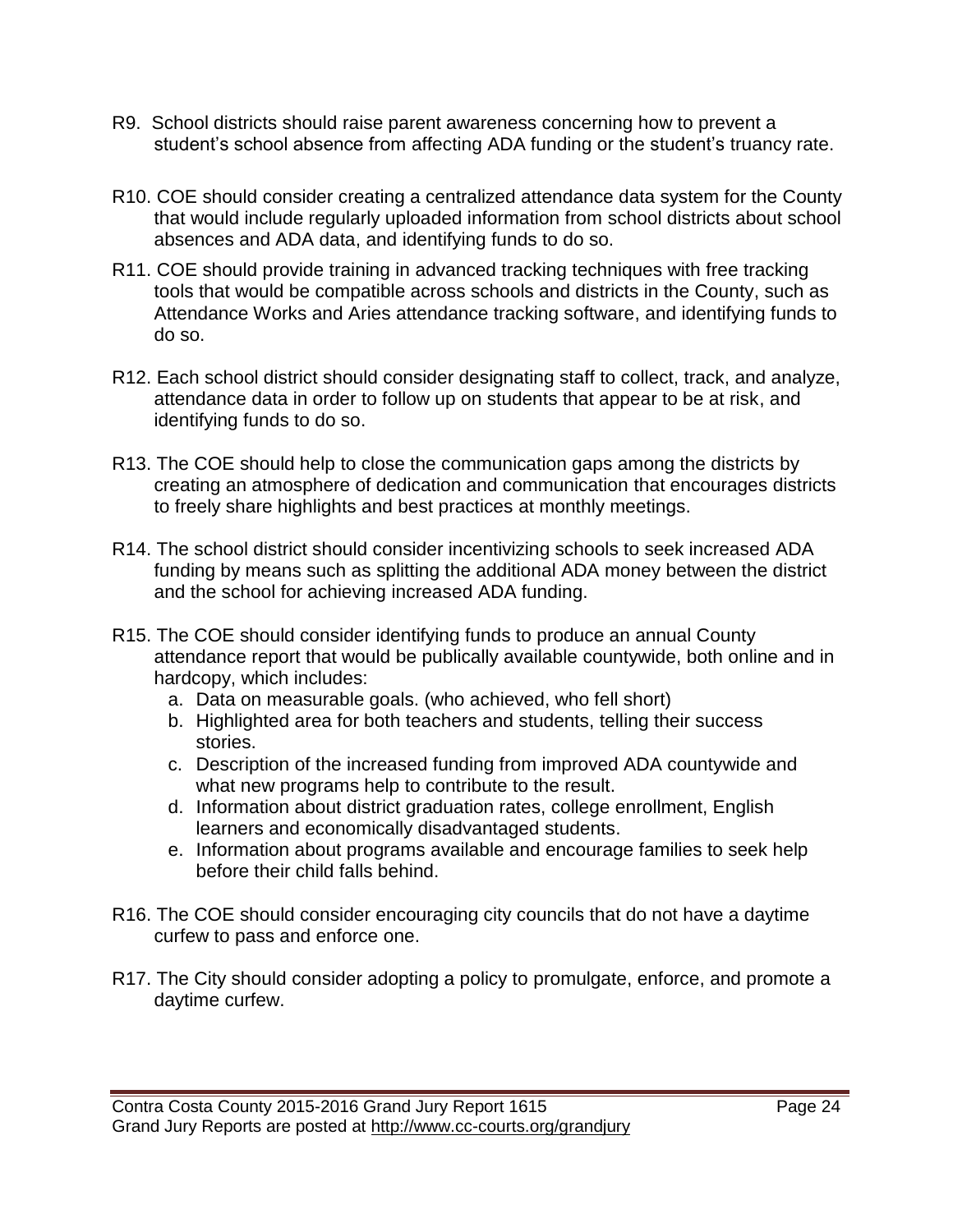## **REQUIRED RESPONSES**

|                                            | <b>Findings</b>               | <b>Recommendations</b>                                |
|--------------------------------------------|-------------------------------|-------------------------------------------------------|
| County Office of Education                 | $F1 - F10, F12 - F19$         | $R1 - R11, R13,$<br>R <sub>15</sub> - R <sub>16</sub> |
| <b>Acalanes Union High School District</b> | $F3-F4, F6 - F10,$<br>F13-F16 | R6, R9, R12, R14                                      |
| <b>Antioch Unified School District</b>     | $F3-F4, F6 - F10,$<br>F13-F16 | R6, R9, R12, R14                                      |
| <b>Brentwood Union School District</b>     | $F3-F4, F6 - F10,$<br>F13-F16 | R6, R9, R12, R14                                      |
| <b>Byron Union School District</b>         | $F3-F4, F6 - F10,$<br>F13-F16 | R6, R9, R12, R14                                      |
| <b>Canyon School District</b>              | $F3-F4, F6 - F10,$<br>F13-F16 | R6, R9, R12, R14                                      |
| <b>John Swett Unified School District</b>  | $F3-F4, F6 - F10,$<br>F13-F16 | R6, R9, R12, R14                                      |
| Knightsen Elementary School District       | $F3-F4, F6 - F10,$<br>F13-F16 | R6, R9, R12, R14                                      |
| Lafayette School District                  | $F3-F4, F6 - F10,$<br>F13-F16 | R6, R9, R12, R14                                      |
| Liberty Union High School District         | $F3-F4, F6 - F10,$<br>F13-F16 | R6, R9, R12, R14                                      |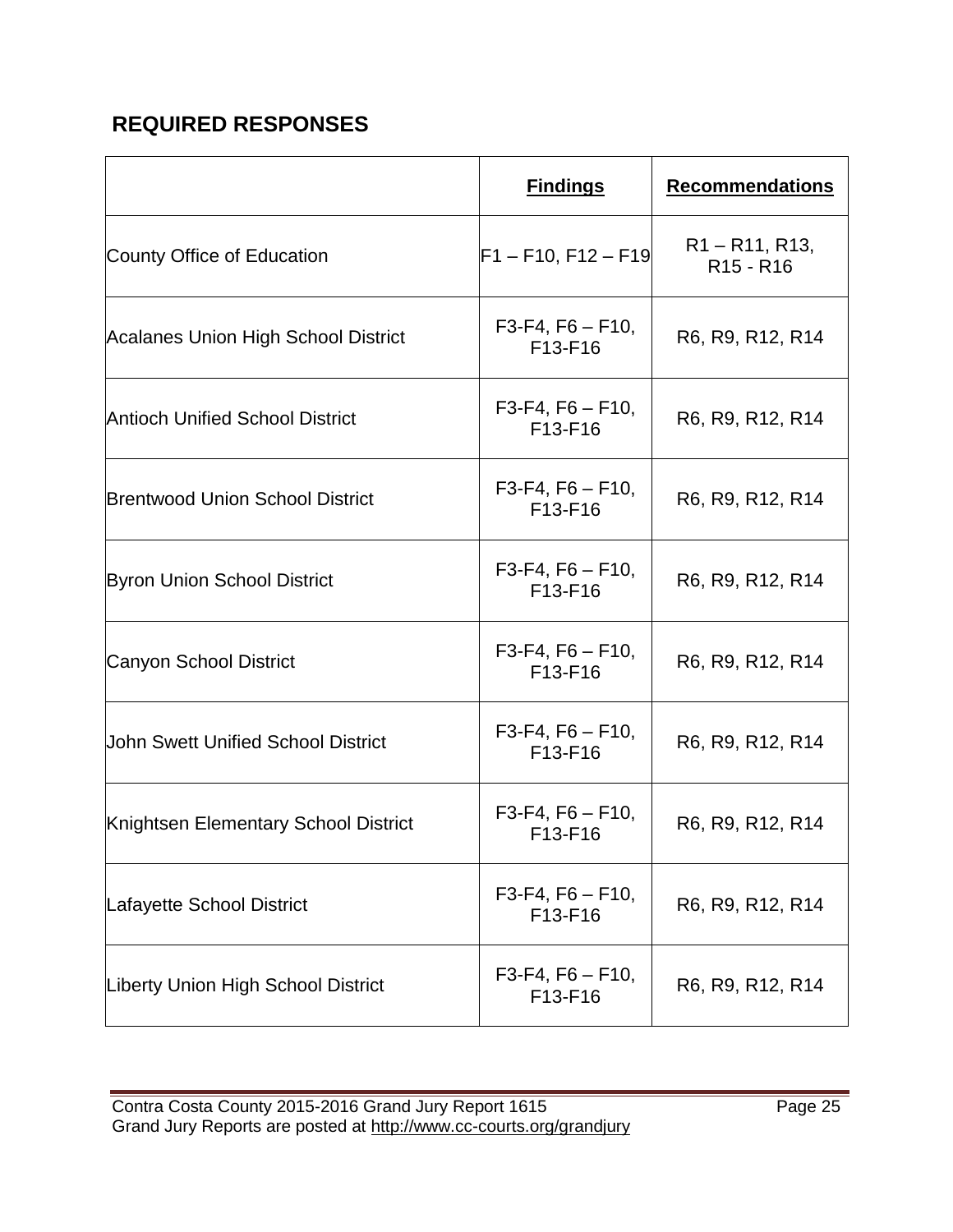| <b>Martinez Unified School District</b>          | $F3-F4, F6 - F10,$<br>F13-F16 | R6, R9, R12, R14 |
|--------------------------------------------------|-------------------------------|------------------|
| Moraga School District                           | $F3-F4, F6 - F10,$<br>F13-F16 | R6, R9, R12, R14 |
| Mt. Diablo Unified School District               | $F3-F4, F6 - F10,$<br>F13-F16 | R6, R9, R12, R14 |
| <b>Oakley Union Elementary School District</b>   | $F3-F4, F6 - F10,$<br>F13-F16 | R6, R9, R12, R14 |
| <b>Orinda Union School District</b>              | $F3-F4, F6 - F10,$<br>F13-F16 | R6, R9, R12, R14 |
| <b>Pittsburg Unified School District</b>         | $F3-F4, F6 - F10,$<br>F13-F16 | R6, R9, R12, R14 |
| San Ramon Valley Unified School District         | $F3-F4, F6 - F10,$<br>F13-F16 | R6, R9, R12, R14 |
| <b>Walnut Creek School District</b>              | $F3-F4, F6 - F10,$<br>F13-F16 | R6, R9, R12, R14 |
| <b>West Contra Costa Unified School District</b> | $F3-F4, F6 - F10,$<br>F13-F18 | R6, R9, R12, R14 |
| <b>City Council of Antioch</b>                   | F11-F12                       | R <sub>17</sub>  |
| <b>City Council of Brentwood</b>                 | F11-F12                       | R <sub>17</sub>  |
| City Council of Clayton                          | F11-F12                       | R <sub>17</sub>  |
| <b>City Council of Concord</b>                   | F <sub>12</sub>               | R <sub>17</sub>  |

Contra Costa County 2015-2016 Grand Jury Report 1615 **Page 26** Page 26 Grand Jury Reports are posted at http://www.cc-courts.org/grandjury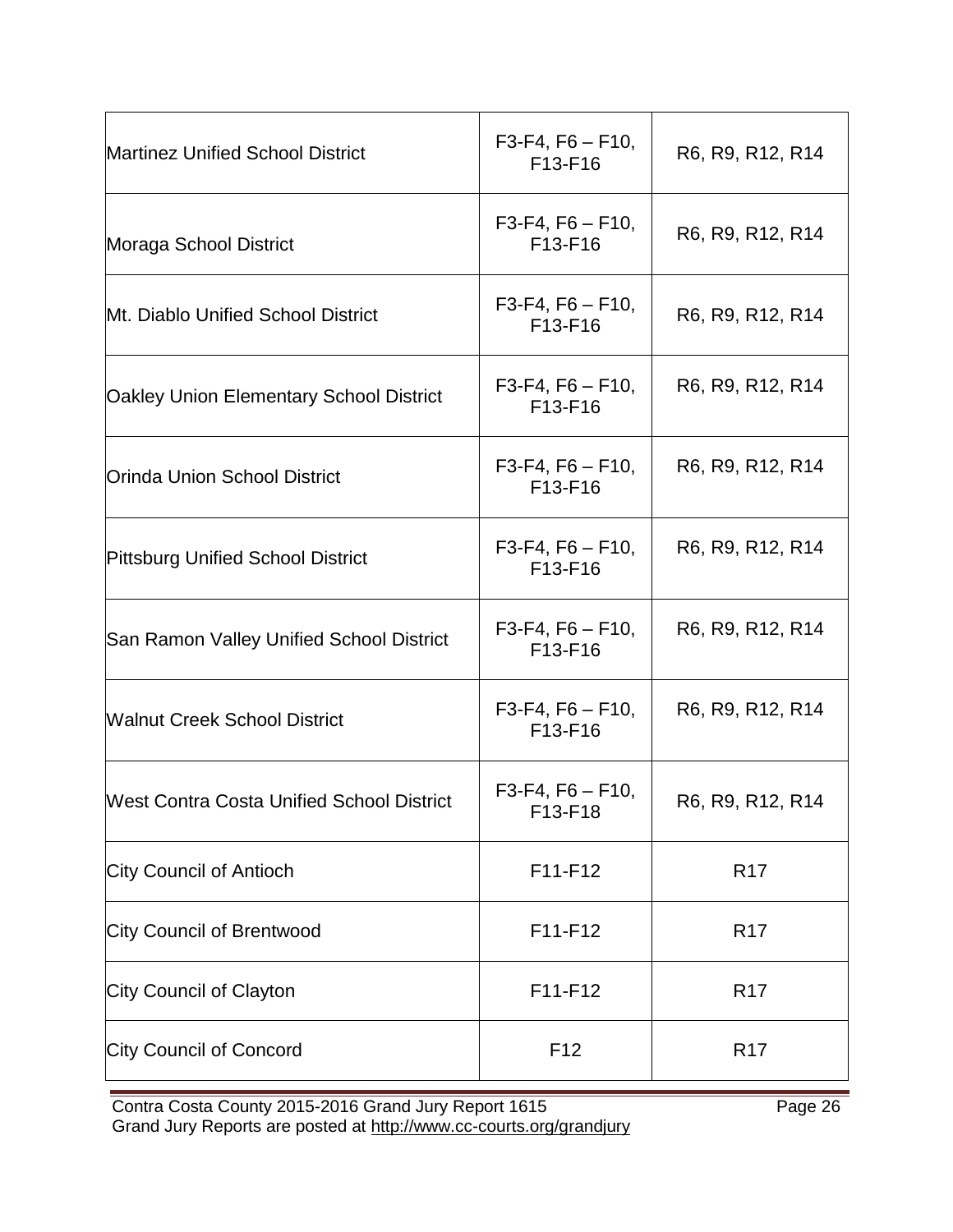| <b>City Council of Danville</b>  | F11-F12         | R <sub>17</sub> |
|----------------------------------|-----------------|-----------------|
| City Council of El Cerrito       | F <sub>12</sub> | R <sub>17</sub> |
| <b>City Council of Hercules</b>  | F <sub>12</sub> | R <sub>17</sub> |
| <b>City Council of Lafayette</b> | F11-F12         | R <sub>17</sub> |
| <b>City Council of Martinez</b>  | F <sub>12</sub> | R <sub>17</sub> |
| City Council of Moraga           | F11-F12         | R <sub>17</sub> |
| <b>City Council of Oakley</b>    | F11-F12         | R <sub>17</sub> |
| City Council of Orinda           | F11-F12         | <b>R17</b>      |
| City Council of Pinole           | F <sub>12</sub> | R <sub>17</sub> |
| City Council of Pleasant Hill    | F11-F12         | R <sub>17</sub> |
| City Council of Pittsburg        | F <sub>12</sub> | R <sub>17</sub> |
| <b>City Council of Richmond</b>  | F <sub>12</sub> | R <sub>17</sub> |
| City Council of San Pablo        | F <sub>12</sub> | R <sub>17</sub> |
| City Council of San Ramon        | F11-F12         | R <sub>17</sub> |
| City Council of Walnut Creek     | F11-F12         | R <sub>17</sub> |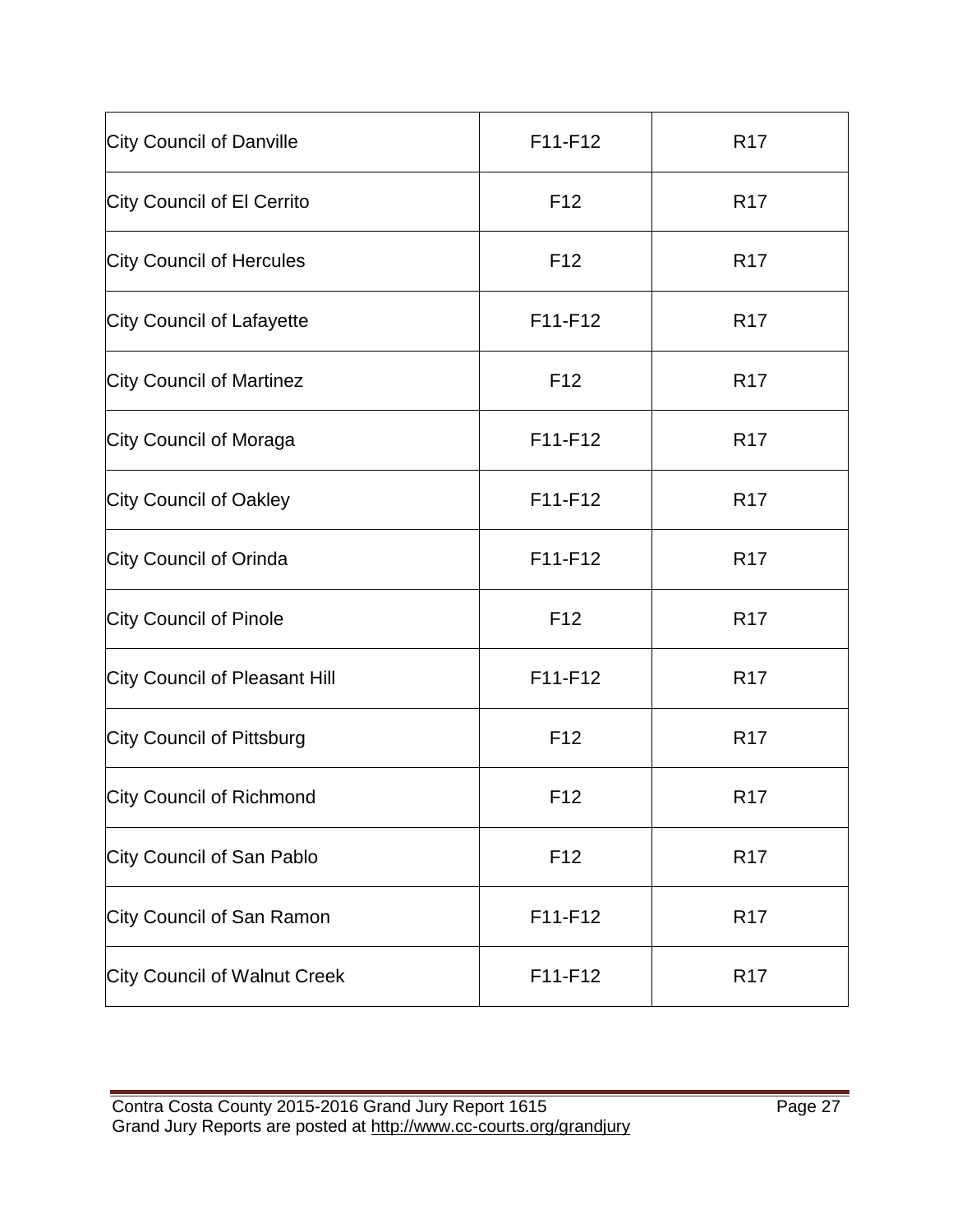These responses must be provided in the format and by the date set forth in the cover letter that accompanies this report. An electronic copy of these responses in the form of a Word document should be sent by e-mail to [epant@contracosta.courts.ca.gov](mailto:elisa@contracosta.courts.ca.gov) and a hard (paper) copy should be sent to:

> Civil Grand Jury – Foreperson 725 Court Street P.O. Box 431 Martinez, CA 94553-0091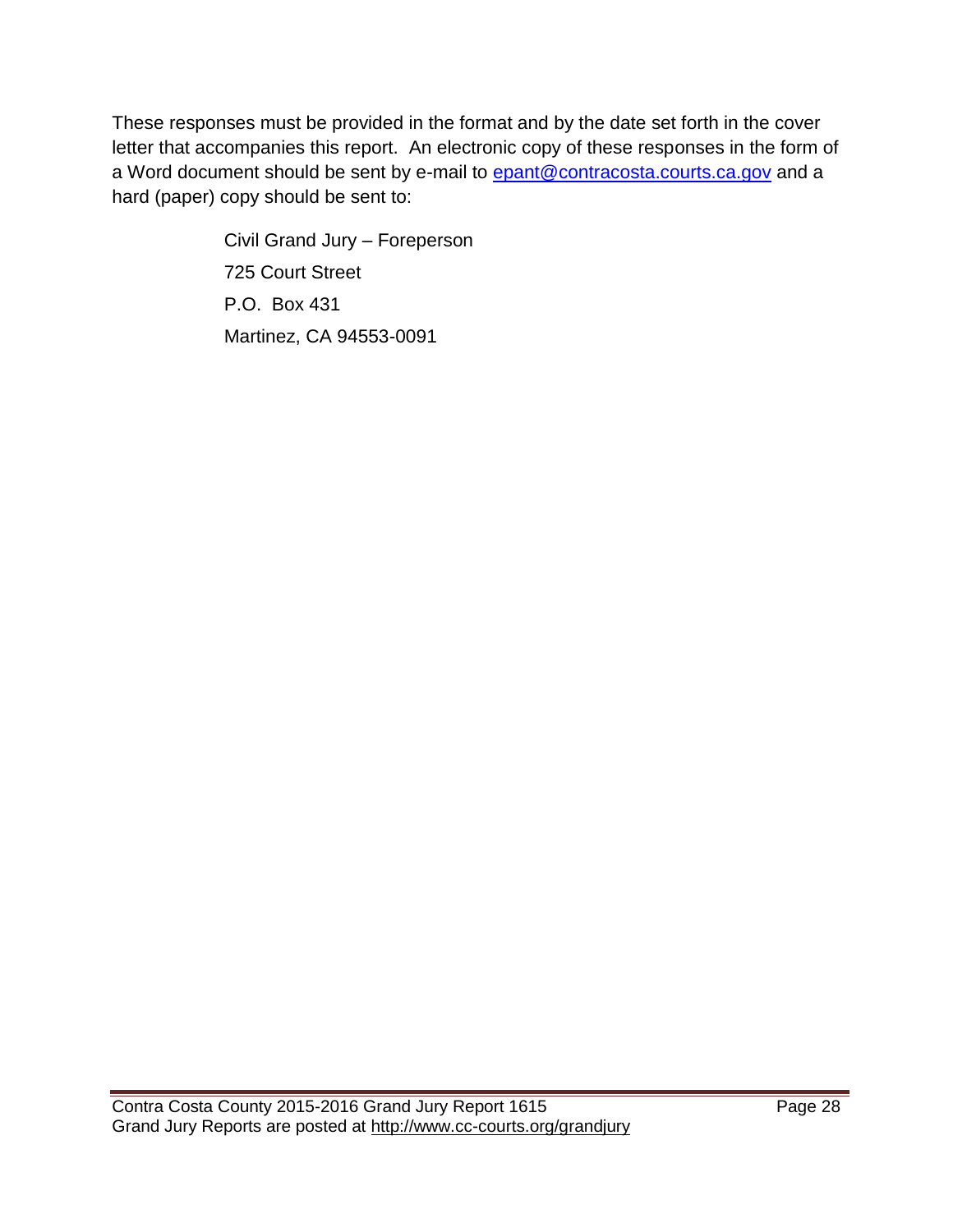## **Glossary of Terms**

The following definitions from the "In School + On Track 2015" report are listed below:

| Truancy                 | In California, a student is truant if he/she is absent or tardy by more<br>than 30 minutes without a valid excuse on 3 occasions in a school year.                                                                                                                |
|-------------------------|-------------------------------------------------------------------------------------------------------------------------------------------------------------------------------------------------------------------------------------------------------------------|
| <b>Habitual Truancy</b> | A student is habitually truant if he/she is absent without a valid excuse<br>for 5 days during a school year.                                                                                                                                                     |
| <b>Chronic Truancy</b>  | A student is chronically truant if he/she is absent without a valid excuse<br>for at least 10 percent of the school year.                                                                                                                                         |
| <b>Chronic Absence</b>  | In California, chronic absence is defined as being absent for any<br>reason (excused or unexcused) for at least 10 percent of the school<br>year. Thus, in a 175 or 180-day school year, a student who misses 18<br>days of school or more is chronically absent. |
| <b>Excused Absence</b>  | Valid excuses may include illnesses, doctor or dentist appointments,<br>personal reasons justified by a parent or guardian and other reasons<br>within the discretion of school administrators.                                                                   |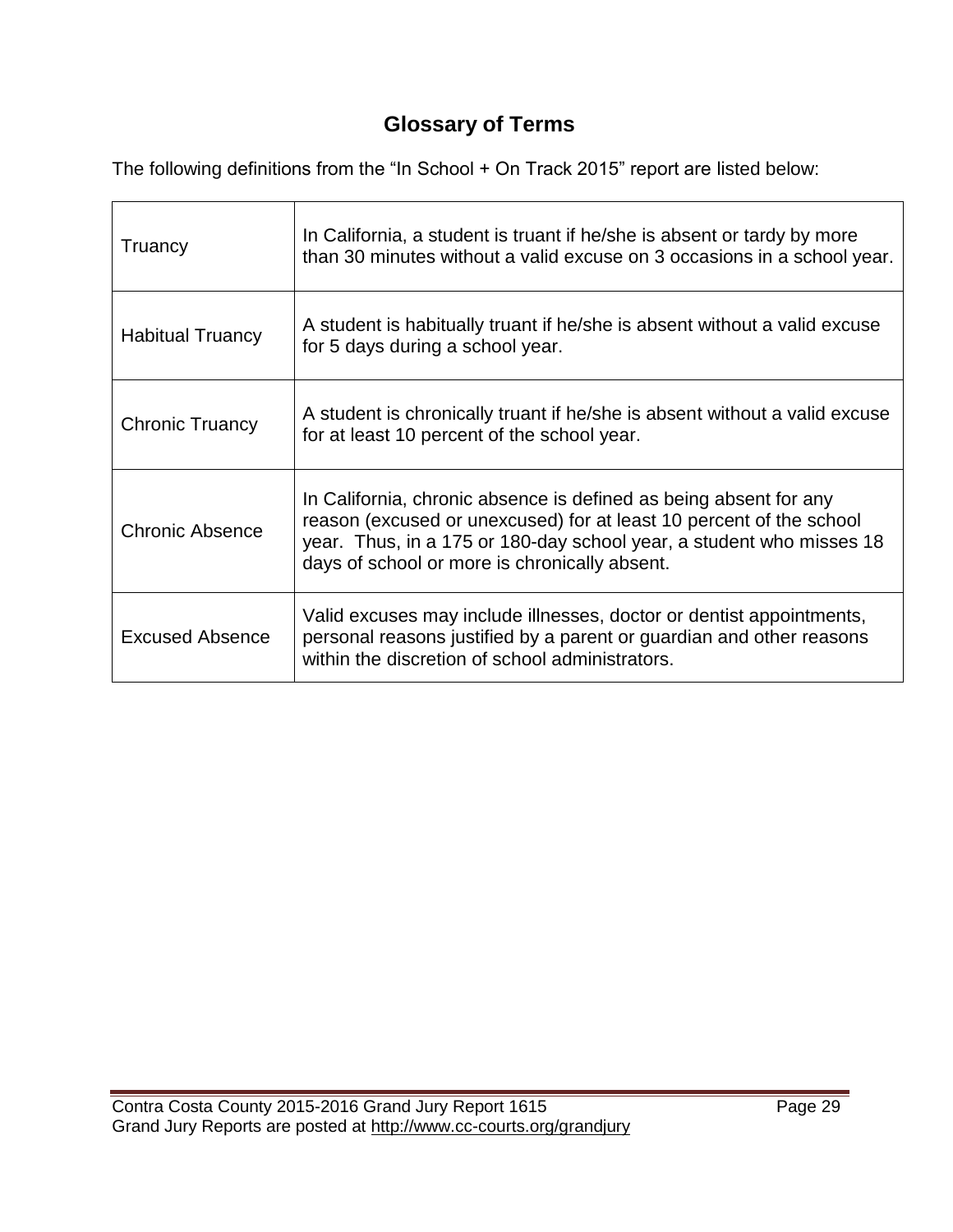## **Appendix**

#### LOCAL CONTROL FUNDING FORMULA:

The enabling legislation was signed into law in 2013 and implemented in 2014. It allocates funding grants based on average daily attendance for students in each school district. The additional resources are allocated to districts based on the following, disadvantaged subgroups-low income, ethnically at risk, English learners, foster youth and homeless youth.

These funds are used to provide critical infrastructure for those students most at risk and replaced the previous K–12 finance system, which had been in existence for roughly 40 years.

For the COE, the LCFF establishes separate funding streams for oversight activities and instructional programs.

As part of the LCFF, school districts, COE's, and charter schools are required to develop, adopt, and annually update a three-year Local Control and Accountability Plan.

#### LOCAL CONTROL AND ACCOUNTABILITY PLAN:

Original estimates provided by the State Department of Finance in 2013–14 indicated there would be an additional state cost of approximately \$18 billion available for the school districts and take eight years to phase in completely. There would be \$58 million for COEs and it would take two years to phase in completely.

In 2013, the State of California also put in place the LCAP, which requires each school district, charter school and county office of education to:

- Complete an annual report for the State addressing their school district's eight state priorities.
- Address "Pupil Engagement" A state priority measured by reporting school and high school dropout rates
- Set improvement goals and an action plan to achieve them.

#### The SARB process

It begins when the school sends out their first letter to the family indicating that child has missed too much school. This is usually three to five unexcused absences. Some school districts have a centralized letter process that verifies this child does not have extenuating circumstances that would make sending a letter insensitive, such as loss of a relative or a severe injury. However a centralized letter process (while more sensitive) also requires additional dedicated staff that have real-time-data-tracking of all students in the system. Some districts only use an automated service, which makes it more difficult to intercept any letter that should not go out. Next, they send out two subsequent letters,